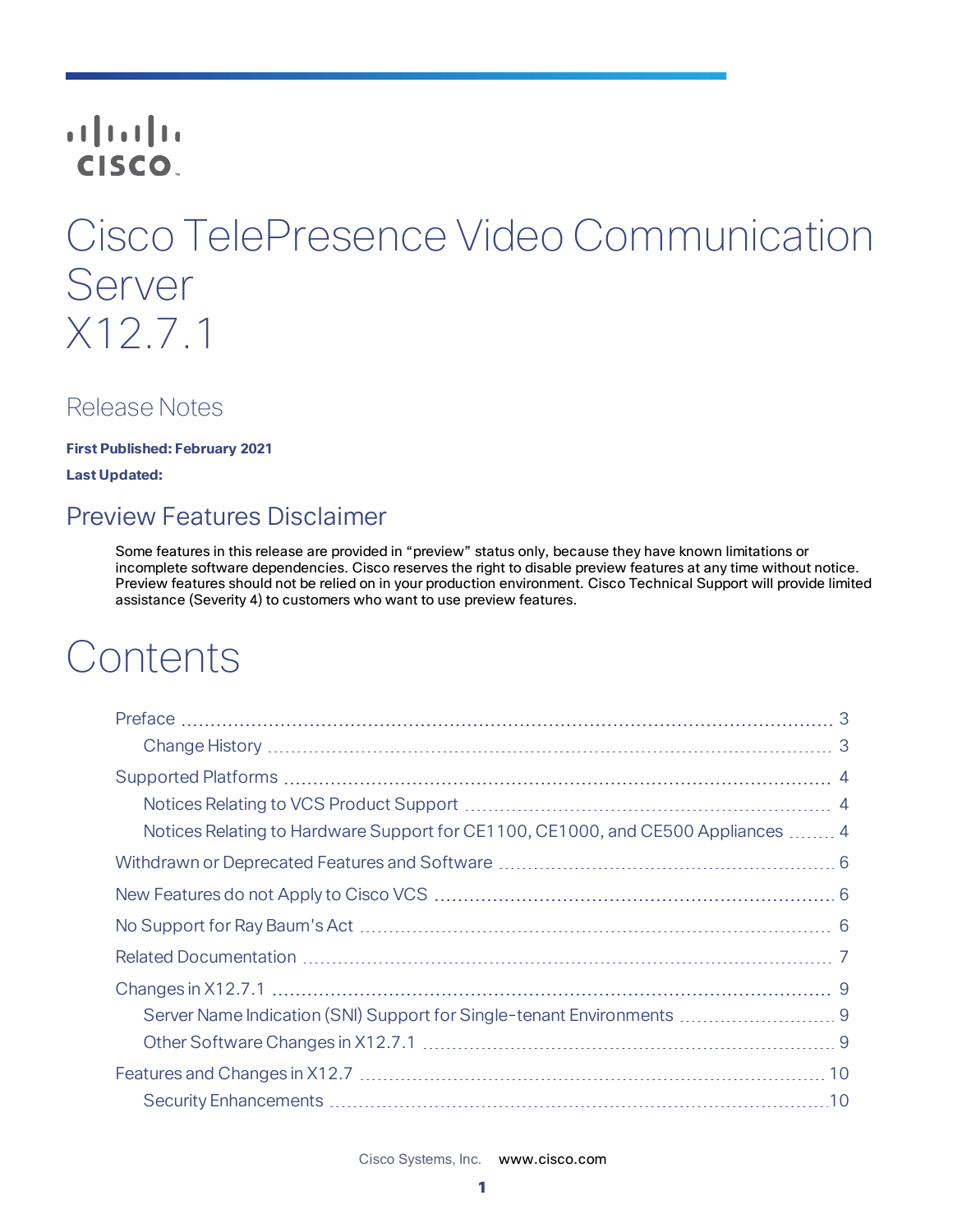| Fast Path Registration for MRA (Caching Optimization for Registrations) 12 |    |
|----------------------------------------------------------------------------|----|
|                                                                            |    |
|                                                                            |    |
|                                                                            |    |
|                                                                            |    |
|                                                                            |    |
|                                                                            |    |
|                                                                            |    |
|                                                                            |    |
|                                                                            |    |
|                                                                            |    |
|                                                                            |    |
|                                                                            |    |
|                                                                            |    |
|                                                                            |    |
|                                                                            |    |
|                                                                            |    |
|                                                                            |    |
|                                                                            |    |
| Some Cisco VCS Features are Preview or Have External Dependencies  18      |    |
|                                                                            |    |
|                                                                            |    |
|                                                                            |    |
| Product License Registration - Issue with Converting to Smart Licensing 18 |    |
| Static NAT for Clustered Systems.                                          | 19 |
|                                                                            |    |
|                                                                            |    |
|                                                                            |    |
|                                                                            |    |
|                                                                            |    |
|                                                                            |    |
|                                                                            |    |
|                                                                            |    |
|                                                                            |    |
|                                                                            |    |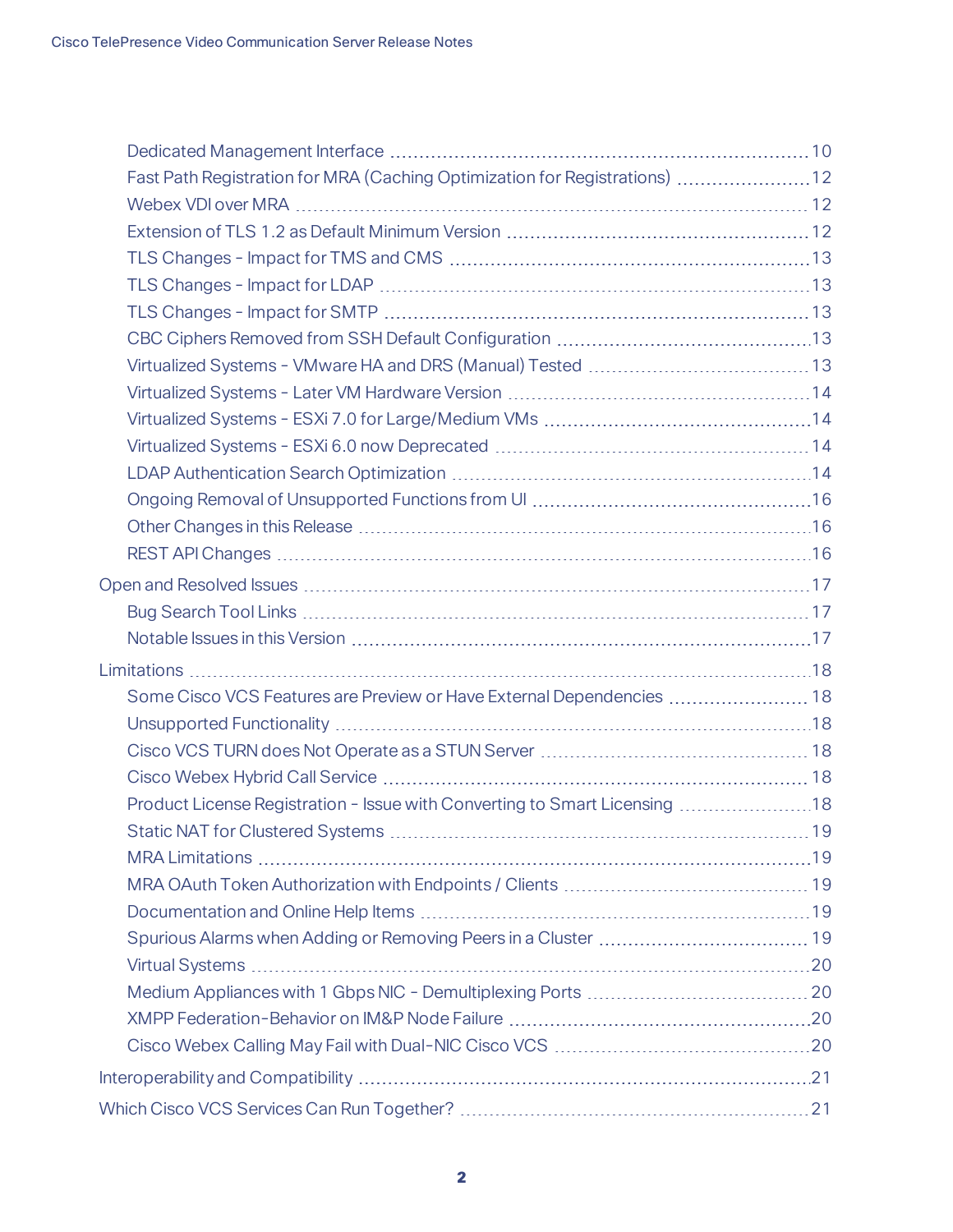|  | 22  |  |
|--|-----|--|
|  |     |  |
|  | .25 |  |
|  |     |  |
|  |     |  |
|  |     |  |
|  |     |  |
|  |     |  |
|  |     |  |
|  |     |  |
|  |     |  |
|  |     |  |

## <span id="page-2-0"></span>Preface

## <span id="page-2-1"></span>Change History

### **Table 1 Release Notes Change History**

| Date             | Change                                                                                                   | Reason                 |
|------------------|----------------------------------------------------------------------------------------------------------|------------------------|
| February 2021    | Updates for maintenance release.                                                                         | X12.7.1                |
| December 2020    | First publication of X12.7 release.                                                                      | X <sub>12.7</sub>      |
| October 2020     | Updates for maintenance release.                                                                         | X12.6.4                |
| October 2020     | Updates for maintenance release.                                                                         | X12.6.3                |
| August 2020      | Updates for maintenance release.                                                                         | X12.6.2                |
| <b>July 2020</b> | Remove misleading section about issues with<br>software downgrade (which is not<br>supported).           | Document<br>correction |
| <b>July 2020</b> | Updates for maintenance release. Also clarify<br>endpoint requirements for OAuth token<br>authorization. | X12.6.1                |
| <b>June 2020</b> | First publication.                                                                                       | X12.6                  |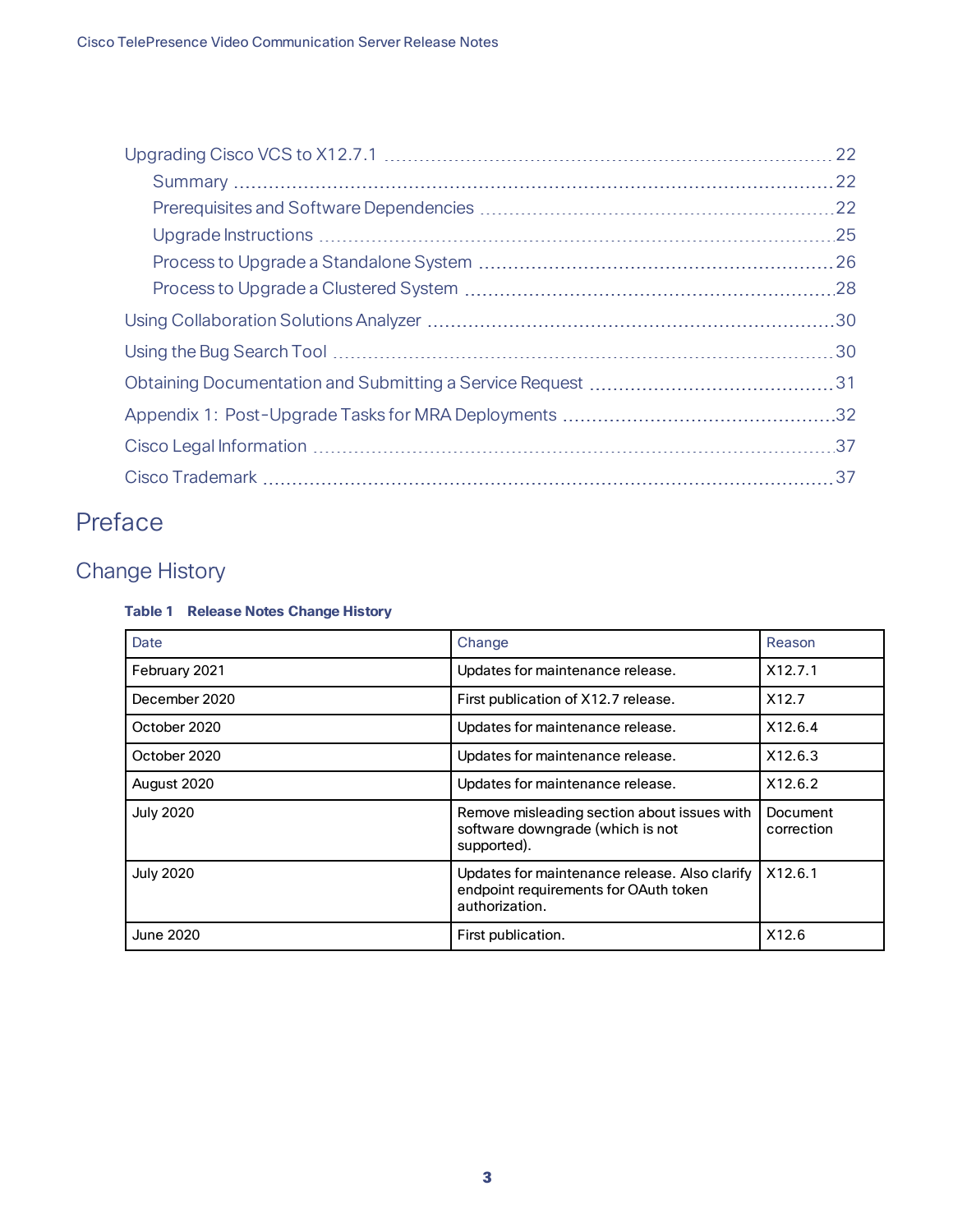## <span id="page-3-0"></span>Supported Platforms

#### **Table 2 Cisco VCS Platforms Supported in this Release**

| Platform name                                              | <b>Serial Numbers</b> | Scope of software version support                                                                                                     |
|------------------------------------------------------------|-----------------------|---------------------------------------------------------------------------------------------------------------------------------------|
| Small VM (OVA)                                             | (Auto-generated)      | X8.1 onwards                                                                                                                          |
|                                                            |                       | For VCS, support for versions after<br>X8.11.x is for maintenance and bug<br>fixing purposes only. New features<br>are not supported. |
| Medium VM (OVA)                                            | (Auto-generated)      | X8.1 onwards                                                                                                                          |
|                                                            |                       | For VCS, support for versions after<br>X8.11.x is for maintenance and bug<br>fixing purposes only. New features<br>are not supported. |
| Large VM (OVA)                                             | (Auto-generated)      | X8.1 onwards                                                                                                                          |
|                                                            |                       | For VCS, support for versions after<br>X8.11.x is for maintenance and bug<br>fixing purposes only. New features<br>are not supported. |
| CE1100 (Cisco VCS pre-installed on                         | 52D#####              | Not supported.                                                                                                                        |
| <b>UCS C220 M4L)</b>                                       |                       | VCS was supported from X8.6.1 to<br>X12.5.9.                                                                                          |
| CE1000 (Cisco VCS pre-installed on<br><b>UCS C220 M3L)</b> | 52B#####              | Not supported (after X8.10.x)                                                                                                         |
| CE500 (Cisco VCS pre-installed on<br><b>UCS C220 M3L)</b>  | 52C#####              | Not supported (after X8.10.x)                                                                                                         |

### <span id="page-3-1"></span>Notices Relating to VCS Product Support

Cisco TelePresence Video Communication Server (VCS) product is now **end-of-sale**. For **end-of-life** dates and other details, refer https://www.cisco.com/c/en/us/products/collateral/unified-communications/telepresencevideo-communication-server-vcs/eos-eol-notice-c51-743969.html

## <span id="page-3-2"></span>Notices Relating to Hardware Support for CE1100, CE1000, and CE500 Appliances

This section applies to **hardware** support services only.

**CE500 and CE1000 appliances - advance notice of hardware service support to be withdrawn**

Cisco will withdraw hardware support services for the Cisco VCS CE500 and CE1000 appliance hardware platforms in a future release. More details are available in the End-of-sale [announcement.](http://www.cisco.com/c/en/us/products/collateral/unified-communications/telepresence-video-communication-server-vcs/eos-eol-notice-c51-735718.html)

#### CE1100 appliance - end of sale from 13th November 2018 and advance notice of hardware service support to be **withdrawn**

As of 13 November 2018, you cannot order the CE1100 appliance from Cisco. Cisco will withdraw hardware support services for the appliance in a future release. See the End-of-sale [announcement](https://www.cisco.com/c/en/us/products/collateral/unified-communications/telepresence-video-communication-server-vcs/eos-eol-notice-c51-741202.html) for other important dates in the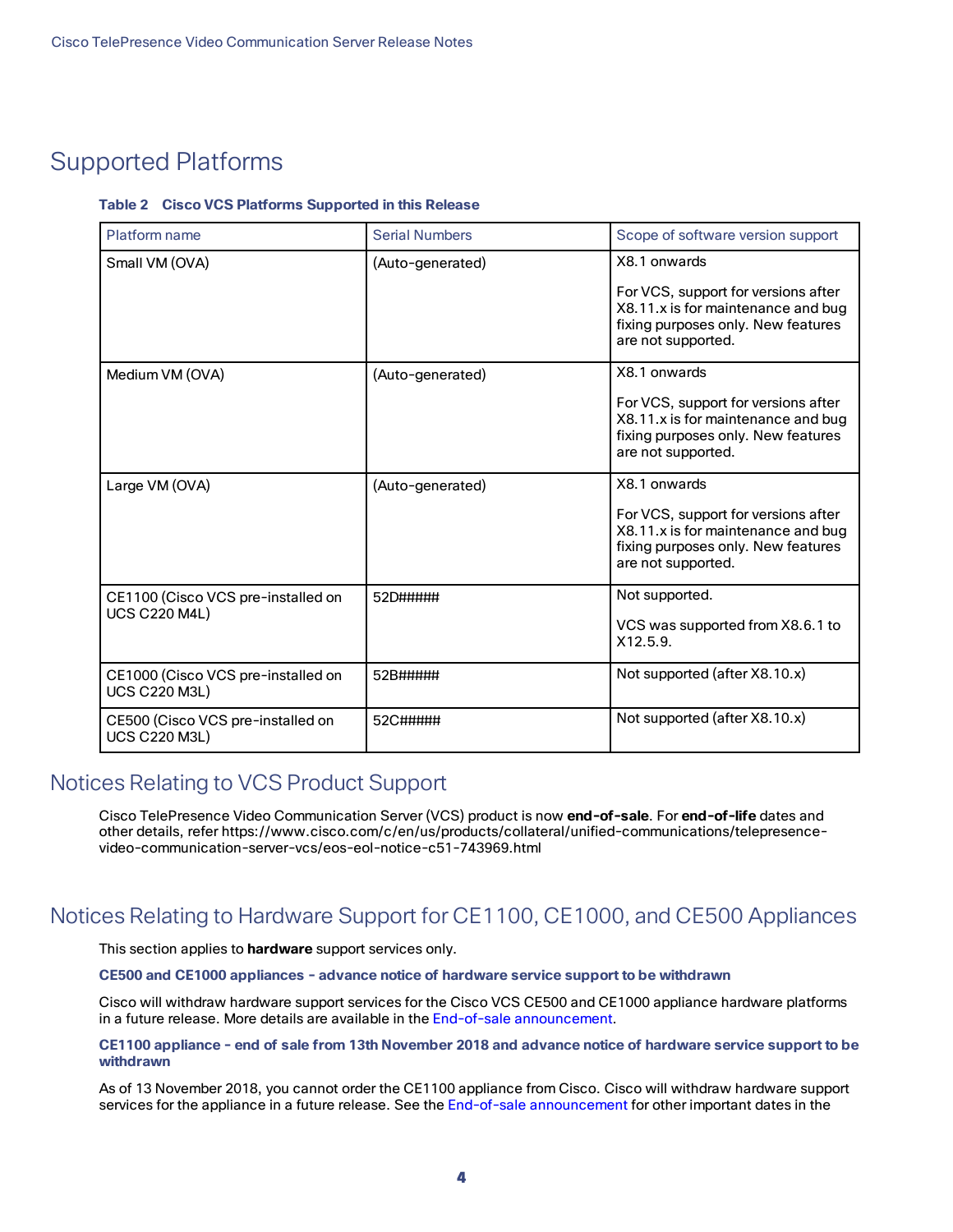lifecycle of this platform.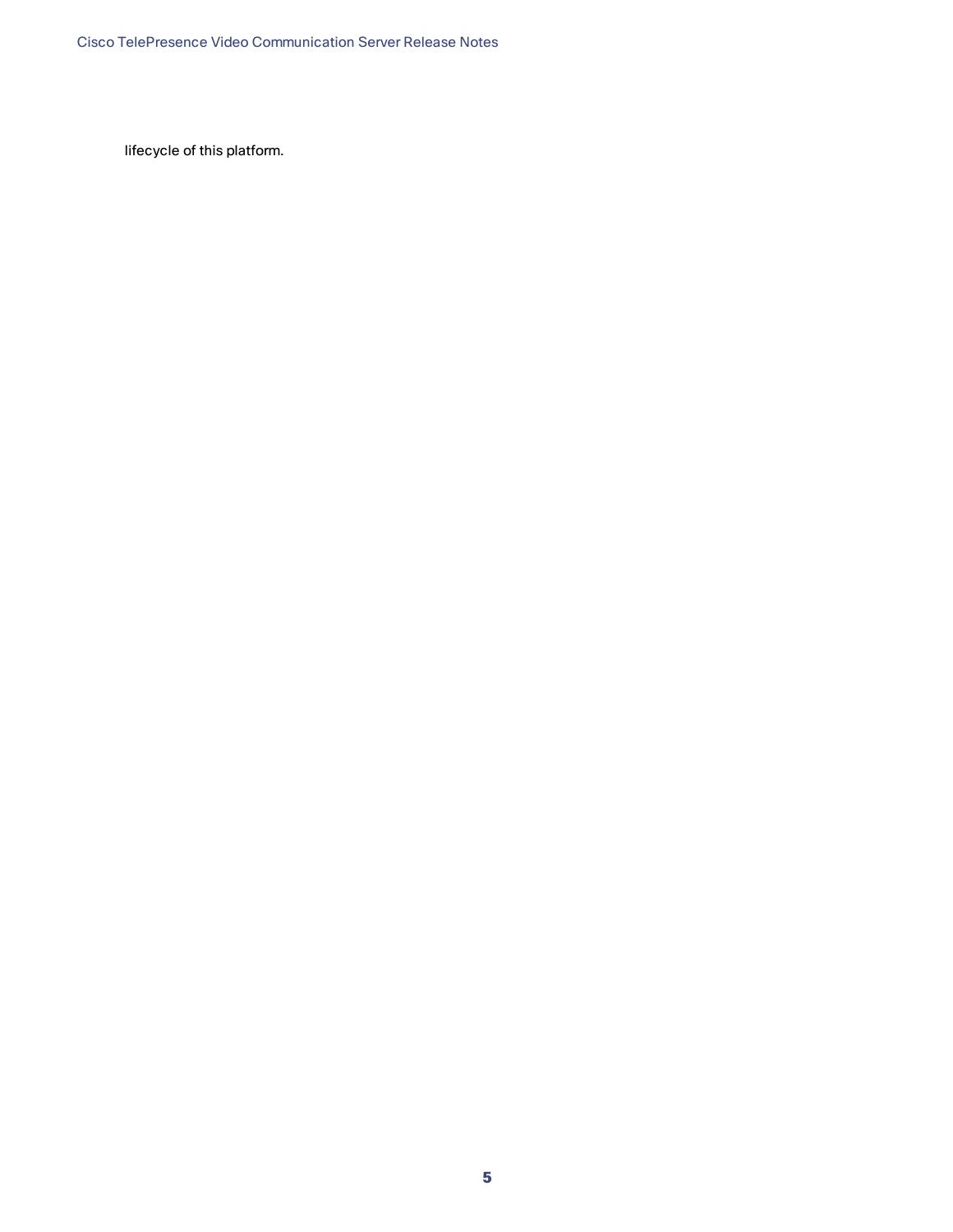## <span id="page-5-0"></span>Withdrawn or Deprecated Features and Software

The Cisco VCS product set is under continuous review and features are sometimes withdrawn from the product or deprecated to indicate that support for them will be withdrawn in a subsequent release. This table lists the features that are currently in deprecated status or have been withdrawn since X12.5.

#### **Table 3 Deprecated and withdrawn features**

| Feature / Software                                                                                                                                                                        | <b>Status</b>        |
|-------------------------------------------------------------------------------------------------------------------------------------------------------------------------------------------|----------------------|
| VMware ESXi6.0 (VM-based deployments)                                                                                                                                                     | Deprecated           |
| Cisco Jabber Video for TelePresence (Movi)                                                                                                                                                | Deprecated           |
| Note: Relates to Cisco Jabber Video for TelePresence (works in conjunction with Cisco VCS for video<br>communication) and not to the Cisco Jabber soft client that works with Unified CM. |                      |
| Findme device/location provisioning service - Cisco TelePresence FindMe/Cisco TelePresence<br>Management Suite Provisioning Extension (Cisco TMSPE)                                       | Deprecated           |
| Cisco VCS Starter Pack                                                                                                                                                                    | Deprecated           |
| Smart Call Home preview feature                                                                                                                                                           | Withdrawn<br>X12.6.2 |
| Cisco VCS built-in forward proxy                                                                                                                                                          | Withdrawn<br>X12.6.2 |
| Using Cisco VCS as a connector for Cisco Webex Hybrid Services                                                                                                                            | Withdrawn<br>X12.6   |
| Cisco Advanced Media Gateway                                                                                                                                                              | Withdrawn<br>X12.6   |
| VMware ESXi virtual hardware versions ESXi5.x (VM-based deployments)                                                                                                                      | Withdrawn<br>X12.5   |

## <span id="page-5-1"></span>New Features do not Apply to Cisco VCS

New features from software version X12.5 and later are not supported for the Cisco VCS, and apply only to the Cisco Expressway Series. For Cisco VCS systems, this version is provided for maintenance and bug fixing purposes only, which includes support for any security enhancements, alarm-based email notifications, and option key changes.

## <span id="page-5-2"></span>No Support for Ray Baum's Act

Expressway is not an MLTS (Multiline Telephone System). Customers that need to comply with the requirements of Ray [Baum's](https://www.fcc.gov/document/fcc-improves-access-911-and-timely-assistance-first-responders-0) Act should use Cisco Unified Communication Manager in conjunction with Cisco Emergency Responder.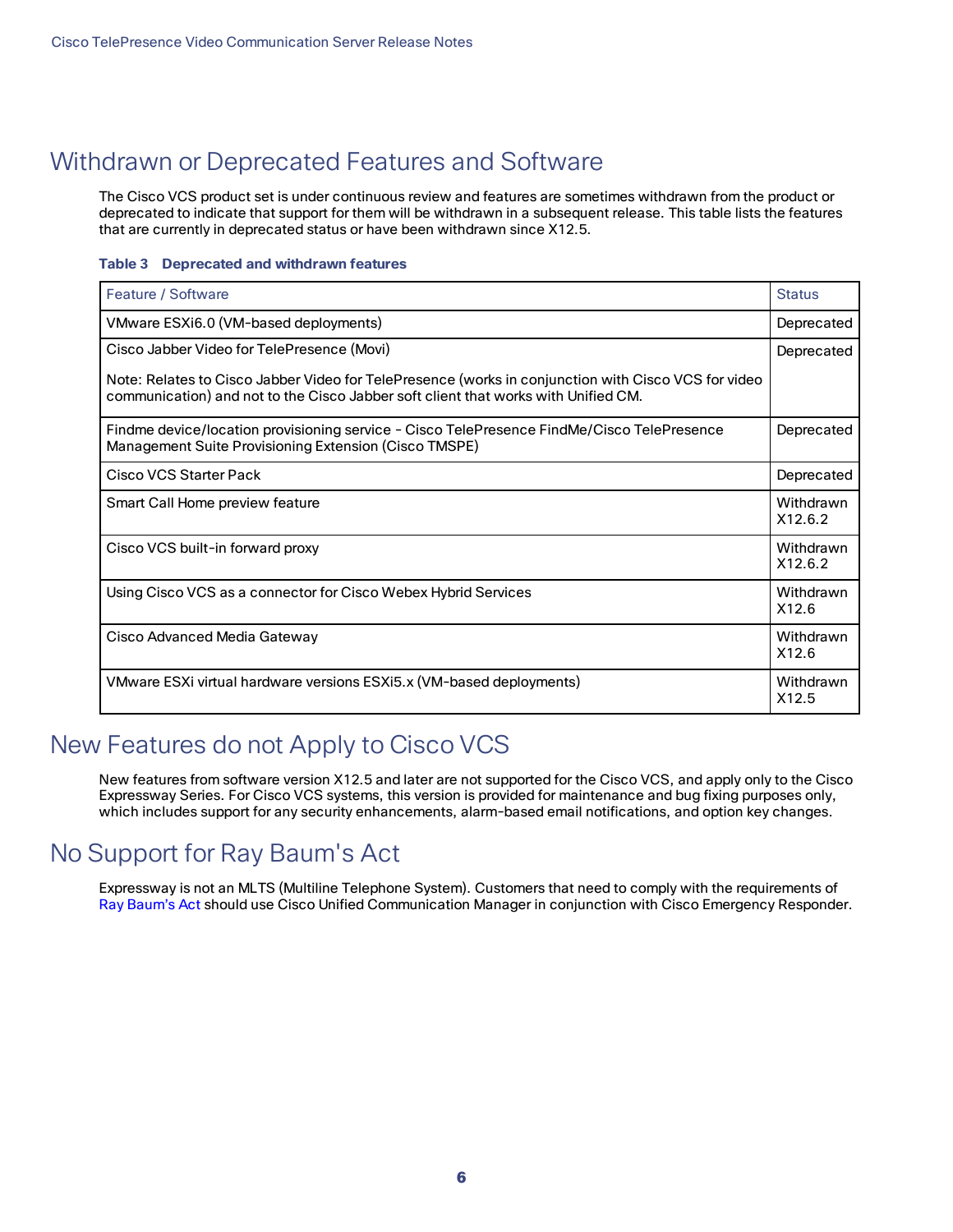## <span id="page-6-0"></span>Related Documentation

#### **Table 4 Links to Related Documents and Videos**

| Support videos                                                    | Videos provided by Cisco TAC engineers about certain common Cisco VCS configuration<br>procedures are available on the Expressway/VCS Screencast Video List page |
|-------------------------------------------------------------------|------------------------------------------------------------------------------------------------------------------------------------------------------------------|
| Installation - virtual<br>machines                                | Cisco Expressway Virtual Machine Installation Guide on the Expressway installation<br>guides page                                                                |
| Installation - physical<br>appliances                             | Cisco Video Communication Server CE1100 Appliance Installation Guide on the VCS<br>installation guides page                                                      |
| Basic configuration for<br>registrar / single<br>systems          | Cisco Expressway Registrar Deployment Guide on the Expressway configuration guides<br>page                                                                       |
| Basic configuration for<br>firewall traversal /<br>paired systems | Cisco Expressway-E and Expressway-C Basic Configuration Deployment Guide on the<br>Expressway configuration guides page                                          |
| Administration and<br>maintenance                                 | Cisco TelePresence VCS Administrator Guide on the VCS maintain and operate guides<br>page                                                                        |
|                                                                   | Cisco TelePresence VCS Serviceability Guide on the VCS maintain and operate guides<br>page                                                                       |
| Clustering                                                        | Cisco Expressway Cluster Creation and Maintenance Deployment Guide on the<br>Expressway configuration guides page                                                |
| Certificates                                                      | Cisco Expressway Certificate Creation and Use Deployment Guide on the Expressway<br>configuration guides page                                                    |
| Ports                                                             | Cisco Expressway IP Port Usage Configuration Guide on the Expressway configuration<br>guides page                                                                |
| Mobile and Remote<br>Access (MRA)                                 | Mobile and Remote Access Through Cisco Expressway on the Expressway configuration<br>guides page                                                                 |
| <b>Cisco Meeting Server</b>                                       | Cisco Meeting Server with Cisco Expressway Deployment Guide on the Expressway<br>configuration guides page                                                       |
|                                                                   | Cisco Meeting Server API Reference Guide on the Cisco Meeting Server programming<br>guides page                                                                  |
|                                                                   | Other Cisco Meeting Server guides are available on the Cisco Meeting Server<br>configuration guides page                                                         |
| Cisco Webex Hybrid<br>Services                                    | Hybrid services knowledge base                                                                                                                                   |
| Cisco Hosted<br><b>Collaboration Solution</b><br>(HCS)            | <b>HCS customer documentation</b>                                                                                                                                |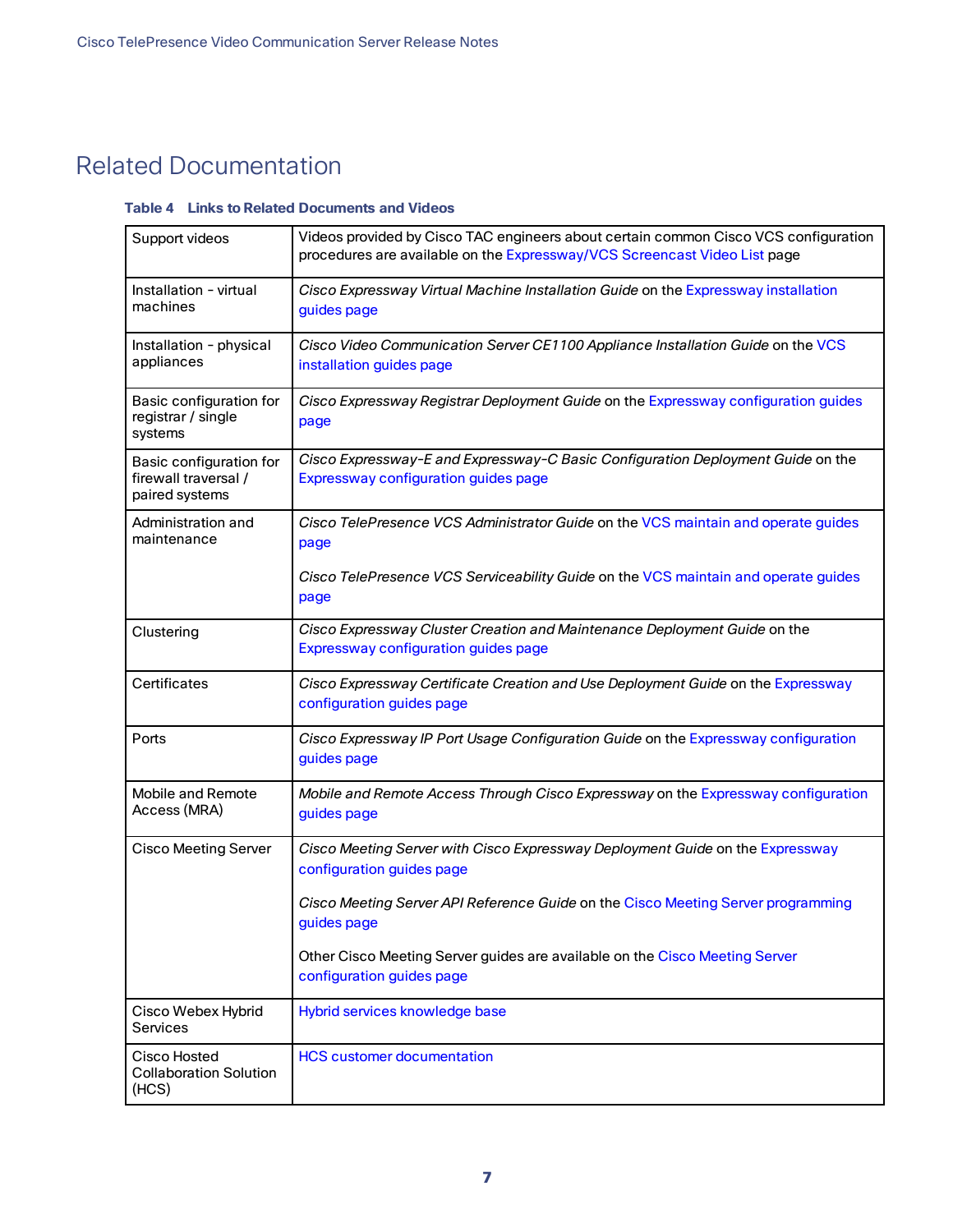| Microsoft infrastructure | Cisco Expressway with Microsoft Infrastructure Deployment Guide on the Expressway<br>configuration guides page                                     |  |
|--------------------------|----------------------------------------------------------------------------------------------------------------------------------------------------|--|
|                          | Cisco Jabber and Microsoft Skype for Business Infrastructure Configuration Cheatsheet<br>on the Expressway configuration guides page               |  |
| <b>Rest API</b>          | Cisco Expressway REST API Summary Guide on the Expressway configuration guides<br>page (high-level information only as the API is self-documented) |  |
| Multiway Conferencing    | Cisco TelePresence Multiway Deployment Guide on the Expressway configuration guides<br>page                                                        |  |

#### **Table 4 Links to Related Documents and Videos (continued)**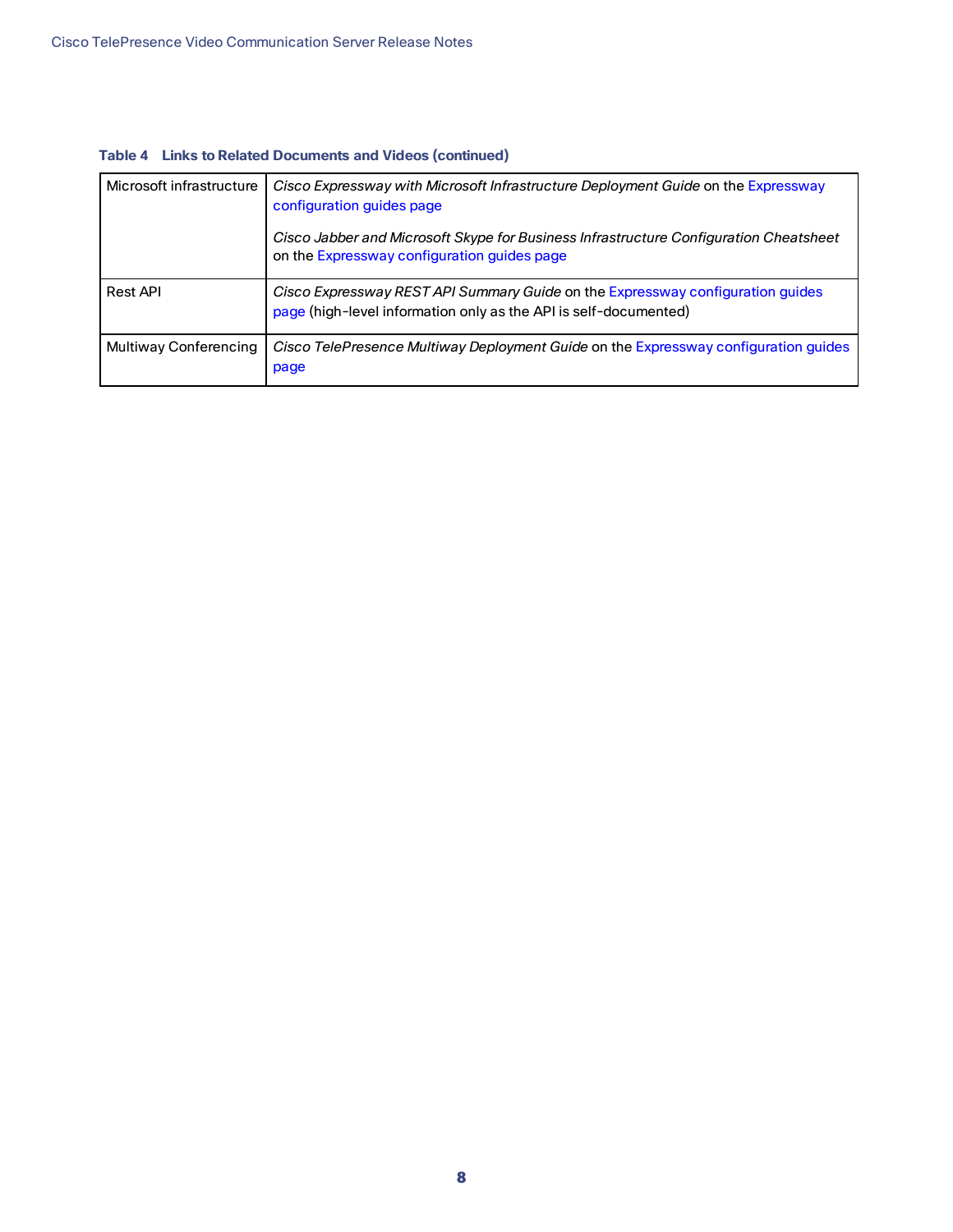## <span id="page-8-0"></span>Changes in X12.7.1

## <span id="page-8-1"></span>Server Name Indication (SNI) Support for Single-tenant Environments

From X12.7.1, support for SNI is now extended to single-tenant environments, in addition to the multi-tenant HCS environments which were previously supported.

## <span id="page-8-2"></span>Other Software Changes in X12.7.1

From X12.7.1, in a clustered environment, if the status of an automated intrusion protection category is changed in a primary peer, the same will not reflect in other peers which was the case earlier. This unexpected behaviour is now corrected and expressway now works as per design.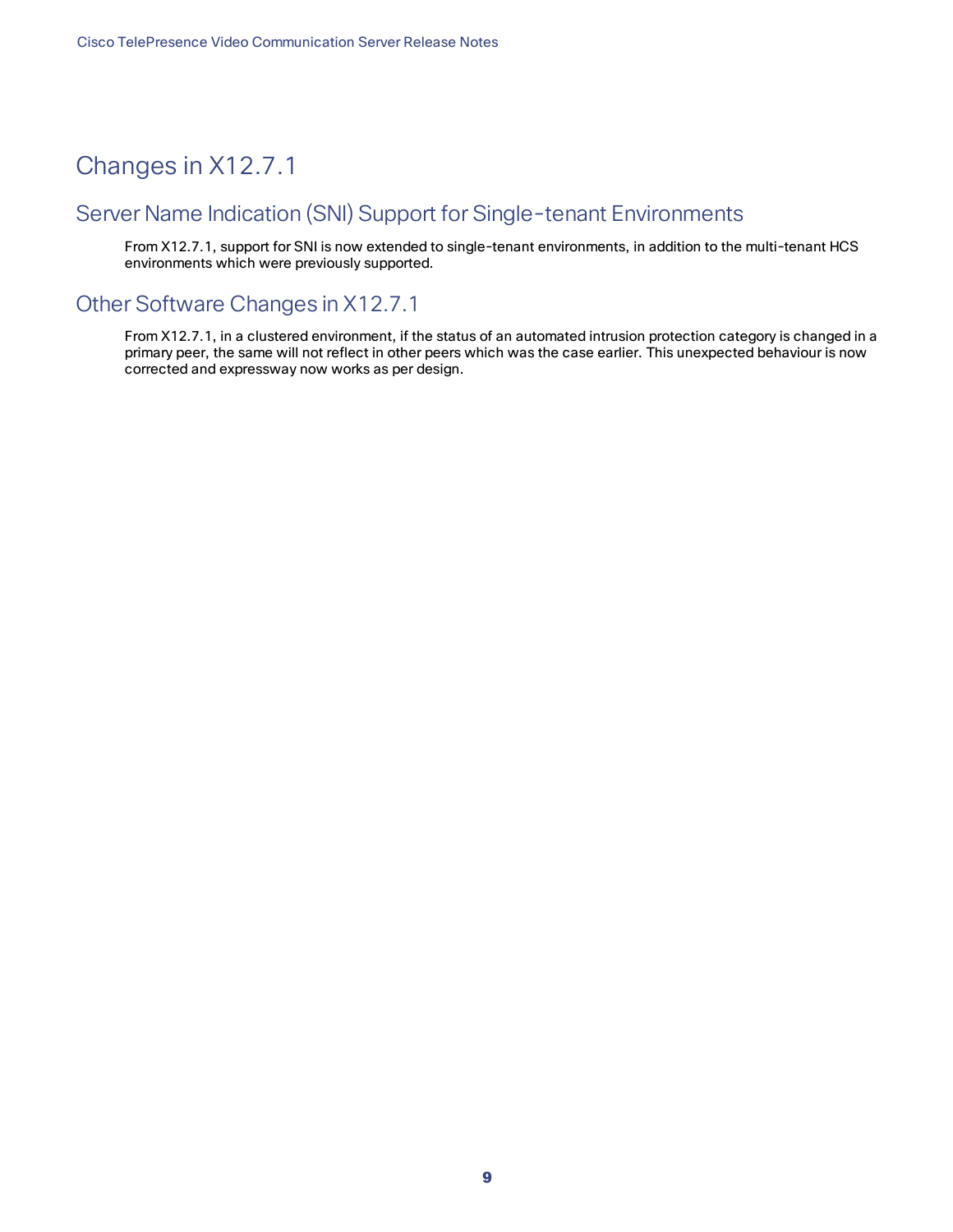## <span id="page-9-0"></span>Features and Changes in X12.7

Important: New features from software version X12.5 and later are not supported for the Cisco VCS, and apply only to the Cisco Expressway Series. For Cisco VCS systems, this version is provided for maintenance and bug **fixing purposes only, which includes support for any security enhancements, alarm-based email notifications, and option key changes.**

## <span id="page-9-1"></span>Security Enhancements

Various security-related improvements apply in this release as part of ongoing security enhancements. Much of this is behind the scenes, but some changes affect the user interfaces:

- More services are now configured by default on Expressway to require TLS 1.2 as the minimum TLS version (see below for details).
- SMTP mail-based services now require TLS certificate-based verification. This change primarily affects the alarm-based email notification feature (see below for details).
- An additional password check is now performed if the "Enforce strict passwords" feature is enabled **Users > Password security** (Users > Password security) page. From X12.7, if the account holder tries to use the same letters as their username in their password - in straight or reverse order, and in lower or upper case - an error message is displayed.

**Note:** The strict passwords feature applies to the local authentication database, and administrator accounts and FindMe user accounts managed locally in Expressway, but does not apply to LDAP and externally stored credentials.

## <span id="page-9-2"></span>Dedicated Management Interface

From X12.7, Expressway supports the Dedicated Management Interface (DMI). This is a new network interface that uses the third LAN port (LAN3) to access Expressway for management-related activities. Instead of sharing a routing interface with other traffic, management traffic is sent and received through LAN3 and no other traffic uses that port.

The DMI is disabled by default. Enabling the DMI has two aspects:

- **1.** Enabling the DMI function this switches on the LAN3 port for management traffic. However, it is not exclusive and LAN1 (and LAN2 if configured) can also be used - Expressway continues to listen for management traffic on LAN1/LAN2 as well, not just on the LAN3 port.
- **2.** If you want LAN3 to be the only interface for management traffic, you need to configure the individual management services in Expressway for DMI only. Note that if you have management servers outside the LAN3 subnet, currently you also need to configure static IP routes in order for their traffic to be directed to LAN3.

#### **Server / client management traffic**

Expressway management traffic can be classified as server-based or client-based.

Management traffic where Expressway is the server:

- HTTP(S) for web UI administration and REST API
- ssh for CLI (not for MRA tunnels)
- SNMP

Management traffic where Expressway is the client, for example:

- HTTP(S) for feedback events to external managers like Cisco TMS
- NTP
- directory (LDAP, Active Directory)
- remote syslog
- system metrics (collectd)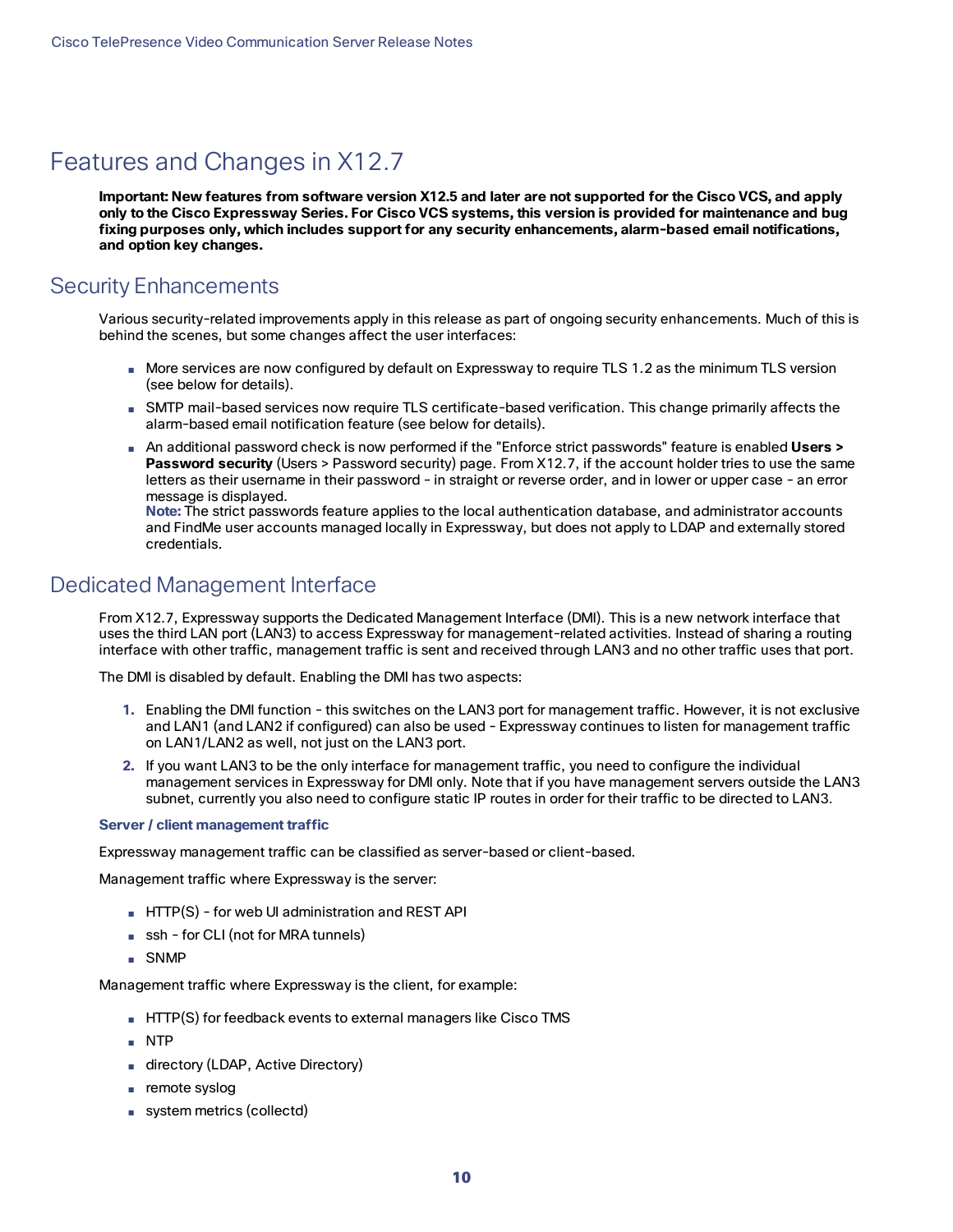#### **Prerequisites**

The new DNS name for the DMI interface must be entered as a Subject Alternative Name (SAN) on the Expressway server certificate. If an IP address is used to access the interface (or a DNS that is not a SAN entry in the certificate) a certificate validation warning will be issued and access may be blocked.

#### **Enable DMI**

- **1.** Go to **System > Network Interfaces > IP** and set Use Dedicated Management Interface to Yes
- **2.** In the **LAN3 - DMI** section
	- **a.** Specify the IPv4 and/or IPv6 address of the LAN3 port.
	- **b.** For IPv4 also specify the subnet mask.
	- **c.** For IPv6 use a static, global address. It cannot be link-local or stateless SLAAC.
	- **d.** Optionally change the maximum Ethernet packet size that can be sent over the DMI by setting the **Maximum transmission unit (MTU)** for the port. The default is 1500 bytes.
- **3.** Restart the system. These changes require a restart to take effect.

The DMI is now activated on LAN3 as an interface for management traffic. If you want the DMI to be the sole interface for management, go on to the next tasks.

**Note:** For Expressway VMs, the OVF template includes a customization option to define the DMI IP address.

#### **(Optional) Make DMI sole interface - server management traffic**

Use this task to make management traffic use the DMI, where Expressway is the server.

- **1.** You can do this for administration services (web user interface, REST API, and command line interface) and/or for SNMP. Do either or both the following steps, depending on which services you want to configure for DMI only:
	- Go to System > SNMP and in the Configuration section set Use Dedicated Management Interface only to Yes.
	- Go to System > Administration settings and in the Services section set Use Dedicated Management Interface only (for administration) to Yes.
- **2.** You need to restart the system for the changes to take effect for the web user interface and the API, which remain accessible from LAN1 / LAN2 until you restart. Changes take immediate effect for the command line interface (SSH) and SNMP service, regardless of restart.

The specified management services can now be accessed only from the DMI / LAN3 port.

**Note:** Expressway will not let you disable the DMI while a management service is configured to use it as the only interface.

#### **(Optional) Make DMI sole interface - client management traffic outside subnet**

For management traffic where Expressway acts as the client, the traffic will be directed to the DMI if the target server is in the same subnet as the DMI / LAN3 port. If it's not possible to deploy the server in the same subnet as LAN3, you can optionally force Expressway management traffic to use the DMI, by configuring static IP routes for LAN3 per service.

#### **Example**

This example assumes an Expressway with these subnets:

- LAN3 subnet range: a.b.128.0 a.b.191.255
- LAN1 subnet range: x.y.156.0 x.y.159.255

Say you want to configure NTP with Expressway. The NTP server is in the LAN1 subnet. You want outgoing NTP traffic from Expressway and incoming responses from NTP to use the DMI / LAN3. This can be achieved by creating a static route for LAN3 (System > Network interfaces > Static routes select Add) with the following settings: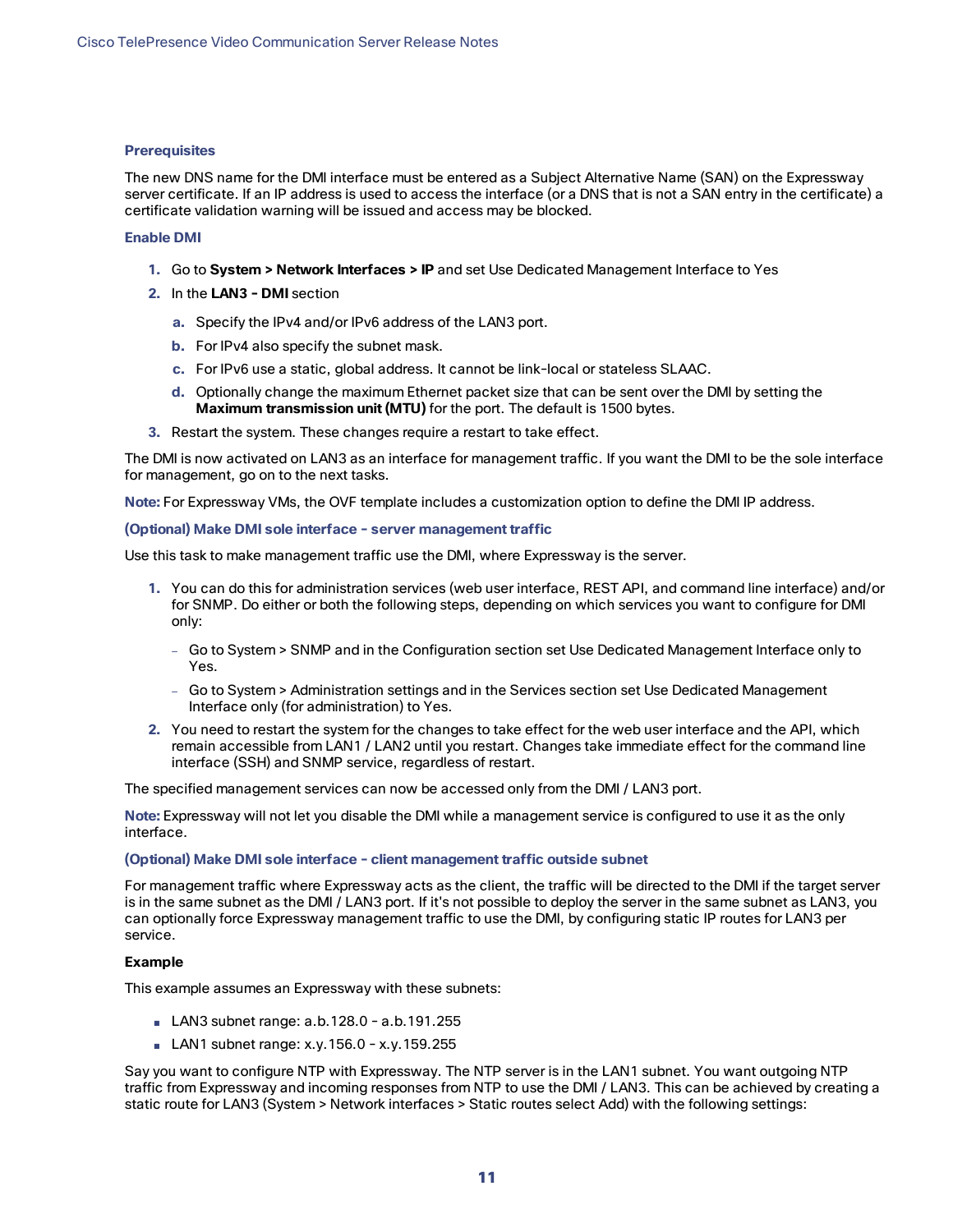- IP address: *x.y.151.0*
- Prefix length: 24
- Gateway: 172.22.128.1 (gateway of LAN3 subnet)
- Interface: *LAN3*

More details about configuring static routes are in the *Expressway Administrator Guide*.

## <span id="page-11-0"></span>Fast Path Registration for MRA (Caching Optimization for Registrations)

From X12.7, Expressway supports Fast Path Registration for MRA-based devices. This optimizes routing processes, reducing the server workload, so leading to increased capacities. Expressway caches the initial routing calculation and then uses a Pre-Routed Route Header to forward subsequent packets to the destination using the cached routing result. This has the following benefits:

- Reduces the routing workload.
- Increases registration capacity.
- Ensures that each media packet follows the same route path.

Fast Path Registration is supported for the following SIP methods: REGISTER. Configuration is through the command line interface, and detailed instructions are provided in the latest *Expressway MRA Deployment Guide*.

The tested results for a standalone Expressway MRA deployment (Expressway-C + Expressway-E) when this feature is configured are:

| <b>Platform</b> | <b>MRA Registrations</b> | <b>MRA Video Calls</b> | <b>MRA Audio Calls</b> |
|-----------------|--------------------------|------------------------|------------------------|
| <b>CE 1200</b>  | 7000                     | 500                    | 1000                   |
| Large OVA       | 3500                     | 500                    | 1000                   |
| Medium OVA      | 3000                     | 150                    | 300                    |
| Small OVA       | 2500                     | 100                    | 200                    |
| Small OVA BE6K  | 2500                     | 100                    | 200                    |

### <span id="page-11-1"></span>Webex VDI over MRA

This item applies if you deploy MRA. From X12.7, Expressway supports Webex for Virtual Desktop Infrastructure (VDI) with compatible MRA-connected clients, providing the deployed Unified Communications products are running compatible versions.

## <span id="page-11-2"></span>Extension of TLS 1.2 as Default Minimum Version

The default minimum TLS version is now TLS 1.2 for the additional services in X12.7, as listed in the table. The default version - and associated ciphers - can be configured to a lower version (not recommended) from the **Maintenance > Security > Ciphers** page.

| <b>Service</b>                 | <b>Configuration Setting</b>      |
|--------------------------------|-----------------------------------|
| Certificate Checker            | l HTTPS minimum TLS version       |
| Cisco Meeting Server discovery | Reverse proxy minimum TLS version |
| <b>LDAP</b>                    | LDAP minimum TLS version          |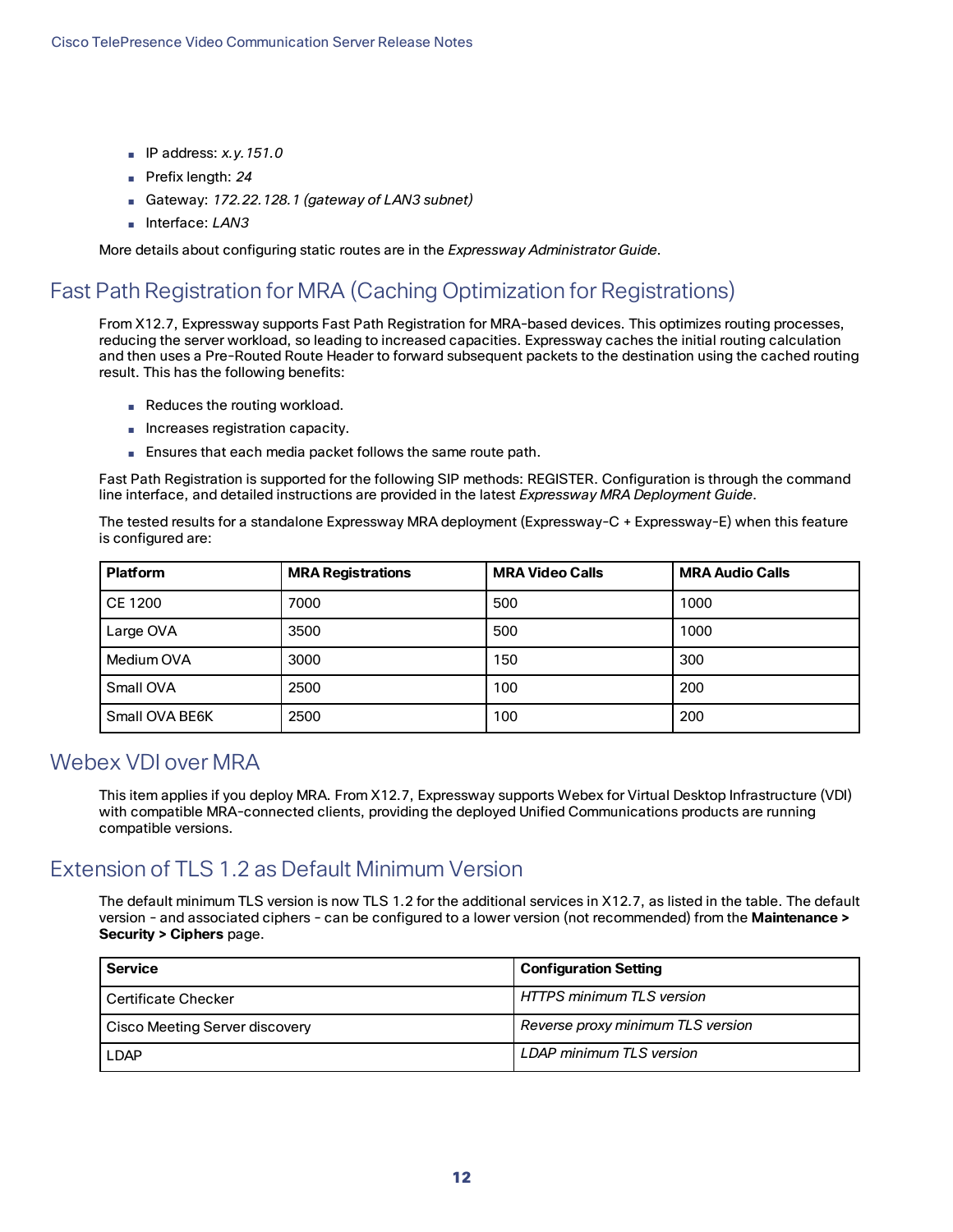| SMTP mail client                                  | <b>SMTP minimum TLS version</b>         |
|---------------------------------------------------|-----------------------------------------|
| (TLS certificate-based authentication from X12.7) |                                         |
| TMS Provisioning Service                          | TMS provisioning minimum TLS version    |
| UC server discovery (AXL query)                   | UC server discovery minimum TLS version |

## <span id="page-12-0"></span>TLS Changes - Impact for TMS and CMS

From X12.7, Cisco TMS and Cisco Meeting Server are included in the services for which the default minimum TLS version is TLS 1.2. This means that if any Cisco TMS or Cisco Meeting Servers are deployed with TLS 1.1 or lower, the TLS handshake will fail.

## <span id="page-12-1"></span>TLS Changes - Impact for LDAP

From X12.7, LDAP is included in the services for which the default minimum TLS version is TLS 1.2. This means that if any LDAP servers are deployed with TLS 1.1 or lower, only local administrators will be able to sign in, and the TLS handshake will fail. **Remote administrators will be unable to sign in until such time as the LDAP server supports TLS 1.2** (and the **Ciphers** page is updated to match).

**Configuration change on upgrade - "Remote-only" automatically set to "Both"**

This change applies if you currently (before upgrading to this release) specify "Remote only" for the administrator authentication source setting on the **Users > LDAP configuration** page. To avoid remote administrators being unintentionally locked out of the Expressway, on upgrade to X12.7 or later, **this setting is automatically changed to "Both"**.

After the upgrade is complete, if you want to limit administrator sign ins again so that only remote administrators may authenticate:

- **1.** Verify that the LDAP connection status is "*Available*".
- **2.** On the Users > LDAP Configuration page, reconfigure the administrator authentication source back to "*Remote only*".

## <span id="page-12-2"></span>TLS Changes - Impact for SMTP

From X12.7, Expressway requires SMTP services to use TLS 1.2 certificate-based verification. These configuration prerequisites must be in place, else **alarm-based email notifications (and any other SMTP-based functions) will fail**:

- As the SMTP server certificate gets validated by the client, its IP address and/or FQDN must be in the certificate's CN/SAN.
- The SMTP server certificate issuer needs to be imported into the Expressway trusted CA certificate list **(Maintenance > Security > Trusted CA Certificate)**.

## <span id="page-12-3"></span>CBC Ciphers Removed from SSH Default Configuration

As part of our ongoing security enhancements, CBC-mode ciphers are no longer included in the system's default cipher configuration for SSH. The upgrade will automatically change the default values to remove the CBC ciphers aes129-cbc, aes-256-cbc, aes192-cbc. If you need these ciphers (not recommended) you can use the *xconfiguration Ciphers sshd\_ciphers* command to reconfigure them.

## <span id="page-12-4"></span>Virtualized Systems - VMware HA and DRS (Manual) Tested

Expressway version X12.7 was successfully tested with the following VMware features: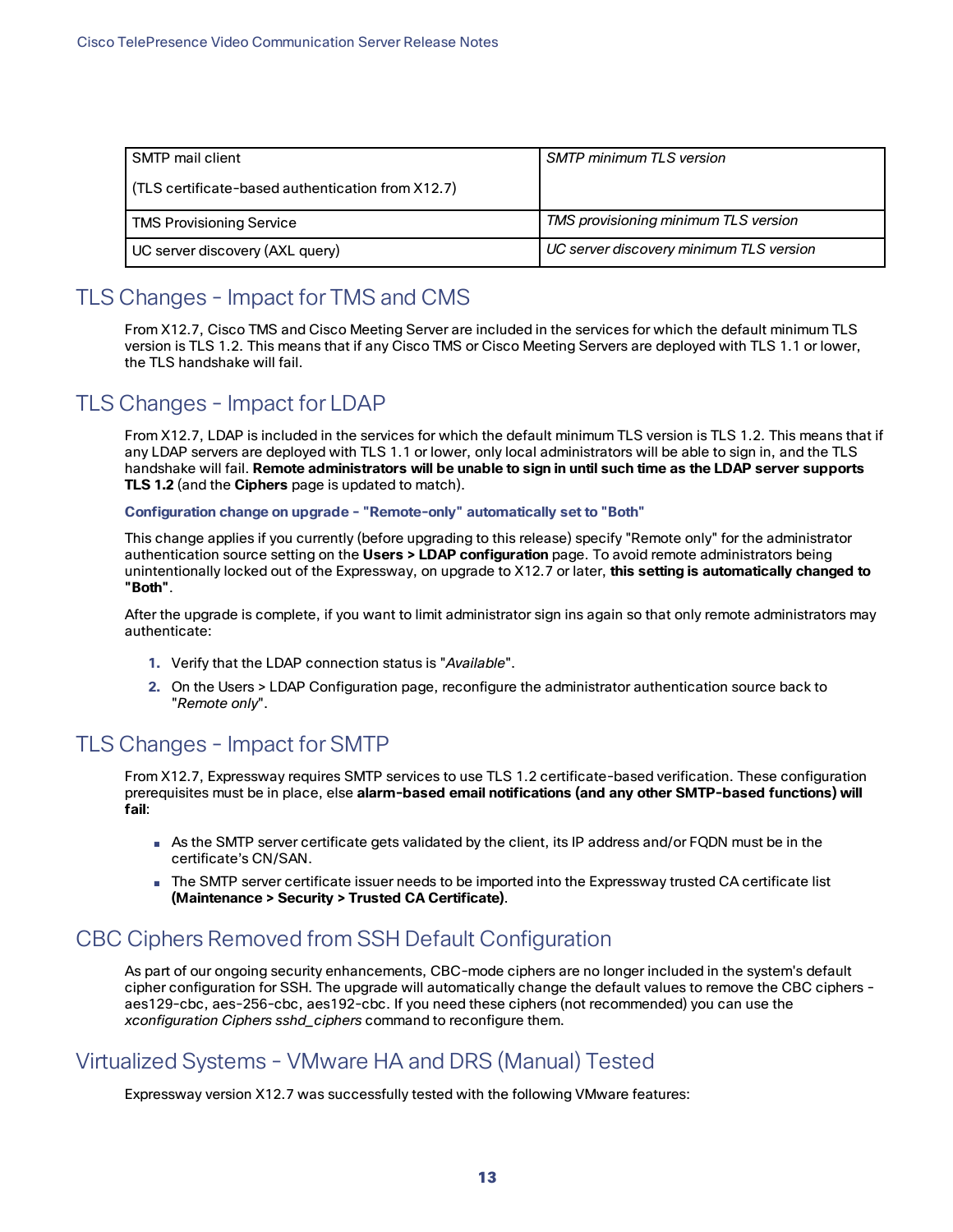- **vSphere HA** (high availability). In tests using Expressway X12.7, VMware restarted the Expressway VM on an alternate host in the ESXi cluster. When the VM started, it successfully rejoined the cluster. Note that all active calls and registrations will drop when the Expressway VM is moved to the new host.
- **vSphere HA with DRS** (Distributed Resource Scheduler). Expressway is only tested and supported with DRS in **manual mode**. Carry out any recommended changes during a planned maintenance window.

## <span id="page-13-0"></span>Virtualized Systems - Later VM Hardware Version

This item applies to Expressways running as virtualized systems. Expressway X12.7 is compatible with VM hardware version 11.

## <span id="page-13-1"></span>Virtualized Systems - ESXi 7.0 for Large/Medium VMs

This item applies to Expressways running as virtualized systems. Expressway X12.7 is compatible with VMware ESXi version 7.0.

## <span id="page-13-2"></span>Virtualized Systems - ESXi 6.0 now Deprecated

This item applies to Expressways running as virtualized systems. VMware ESXi6.0 is now deprecated for Expressway systems.

## <span id="page-13-3"></span>LDAP Authentication Search Optimization

This item applies if you allow remote account authentication for Expressway administrators - they authenticate though an LDAP connection to a remote directory service. The LDAP search mechanism to verify that someone attempting to sign into Expressway is indeed a member of a permitted administrator group can take a long time and especially if a lot of subgroups are involved (bug ID [CSCvs44968](https://bst.cloudapps.cisco.com/bugsearch/bug/cscvs44968) refers). X12.7 provides two new settings on the **Users > LDAP configuration** page, to optimize LDAP searching.

#### **Nested Subgroup Search Depth**

Used to limit the depth of groups for the LDAP search. For optimal search performance, define the top-level group for the remote administrator as an (administrator) group in Expressway and set the search depth to "1". The default is "16".

#### **Skip Looking up all the Members**

Used to disable or enable member lookup of an administrator group during the authentication search process. The default is "Yes" - skip the member lookup.

We recommend keeping this setting as "Yes" if the configured groups have relatively high numbers of members. However, for deployments where the configured groups have relatively few members, setting it to "No" (do member lookup) may help to reduce authentication latency.

#### **Command line interface**

The settings can also be configured through two new commands in the Expressway CLI:

- *xconfiguration Login Remote LDAP SearchOptimize NestedDepth: <1..16>*
- *xconfiguration Login Remote LDAP SearchOptimize SkipMembers: <Yes/No>*

This feature applies if you deploy Expressway with Mobile and Remote Access (MRA). It is currently provided in Preview status only due to pending software dependencies.

Expressway X12.7 builds on existing failover capabilities for clustered Expressways with a number of MRA failover updates that improve substantially the failover time for Cisco Jabber clients that connect over MRA. Among the updates include adaptive routing, STUN keepalive support and improved error reporting.

These new capabilities will allow Jabber clients to support MRA High Availability (failover) for voice and video.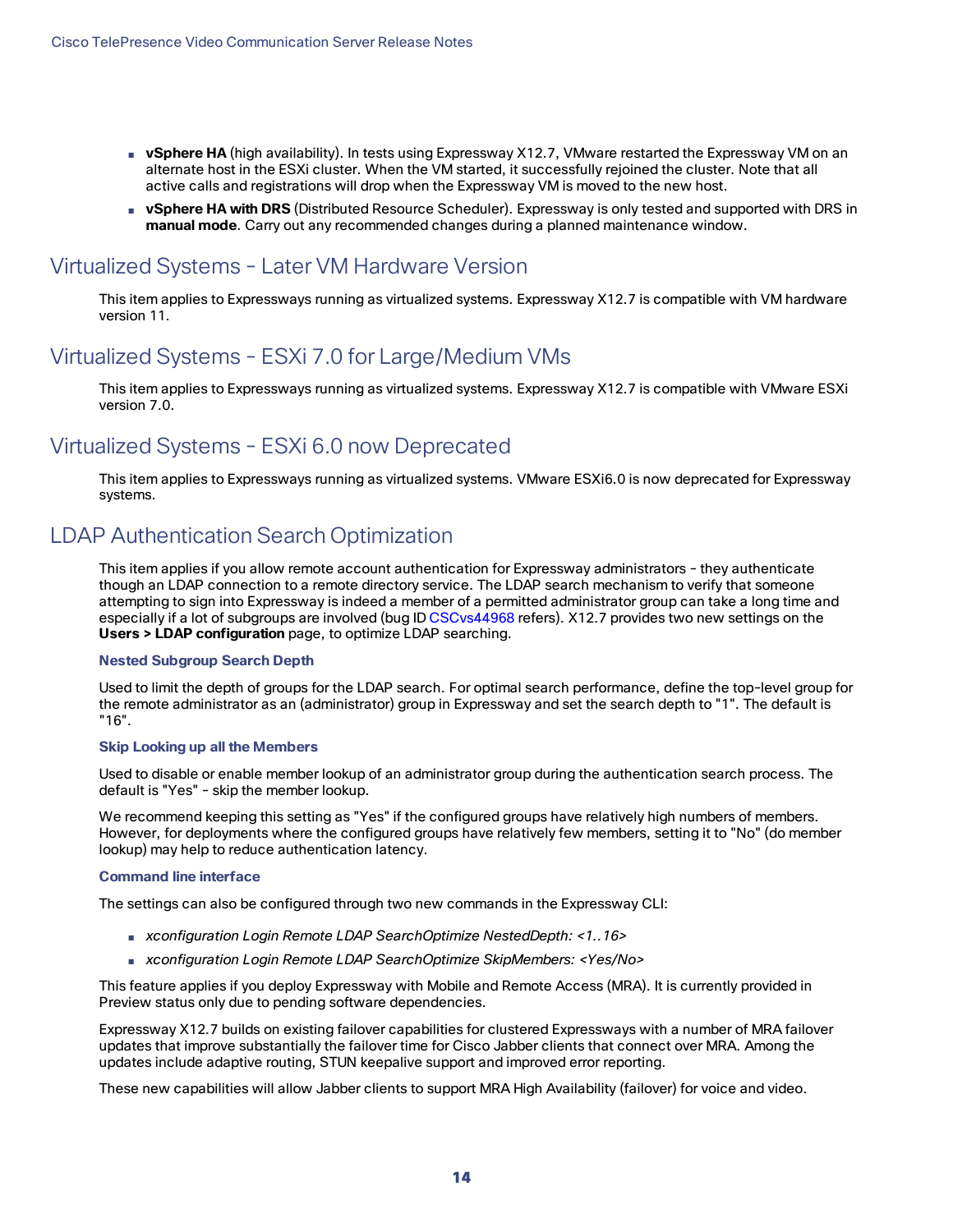#### **Adaptive routing**

Adaptive routing updates in Expressway X12.7 let Expressway alter the routing path dynamically. If a node failure is detected, packets are rerouted to a peer node that is up and running. For example, assume that a remote Jabber client sends a SIP REGISTER that is intended to be routed through a specific Expressway-E (EXWY-E1), Expressway-C (EXWY-C1) and Unified CM (CUCM1) combination, but the designated Expressway-C node is either down or is in maintenance mode. In this case, the message is rerouted to a peer Expressway-C node (EXWY-C2) and then on to the intended Unified CM destination. After the registration, Cisco Jabber also updates its routing table so that future SIP messages use the registration path.

**Note:** Failover does not include call preservation. The Jabber registration fails over to the new registration path, but active calls at the time of the failure are dropped.

#### **STUN keepalive support**

In addition to adaptive routing, Expressway X12.7 supports the use of STUN keepalives by MRA-connected Jabber clients. Remote Jabber clients send STUN keepalives into the enterprise network via Expressway-E to learn of connection issues ahead of time. As a result, if a node in the registration path fails, Jabber will learn of the failure after receiving the STUN response and can select a different route path for future SIP messages.

#### **Requirements**

No specific configuration is required (subject of course to the necessary clustering/backup nodes existing). However, you must be running the following minimum releases:

| <b>Routing Feature</b> | <b>Minimum Releases</b>                        |  |
|------------------------|------------------------------------------------|--|
| Adaptive routing       | Expressway X12.7                               |  |
|                        | Cisco Jabber 12.9 MR                           |  |
| <b>STUN keepalives</b> | Expressway X12.7                               |  |
|                        | <b>Cisco Unified Communications Manager 14</b> |  |
|                        | Cisco Jabber 12.9MR                            |  |

#### **Full benefits with all software requirements**

When all three components - clients, Expressway, Unified CM - are running updated software with MRA registration failover capabilities, the following benefits apply:

- No user action required for failover
- Faster failover times-down to 30-60 seconds from the previous standard of 120 seconds
- Route path updates dynamically to handle server failures
- More routes are available to reach the intended destination
- Remote Jabber clients can learn of server failures via STUN keepalives and adjust routing ahead of time

#### **Adaptive routing benefit without Unified CM upgrade**

Even without new Unified CM software (but with new Expressway and Jabber software), this feature has the benefit of allowing Jabber clients to detect path failures. Note that this action will take over 2 minutes, and Expressway may flag Unified CM servers as inactive in some scenarios where actually the server is just idle or has low use at the time.

This feature applies if you deploy Expressway with MRA. It is currently provided in Preview status only.

With this feature, push notification support over MRA now includes support for Mobile Application Management (MAM) clients like Jabberintune and Jabberblackberry. As a result, the push notification service is available for all devices that are running Jabberintune and Jabberblackberry clients.

This feature applies if you deploy Expressway with MRA. In X12.6 it was introduced in Preview status only, due to external product version dependencies.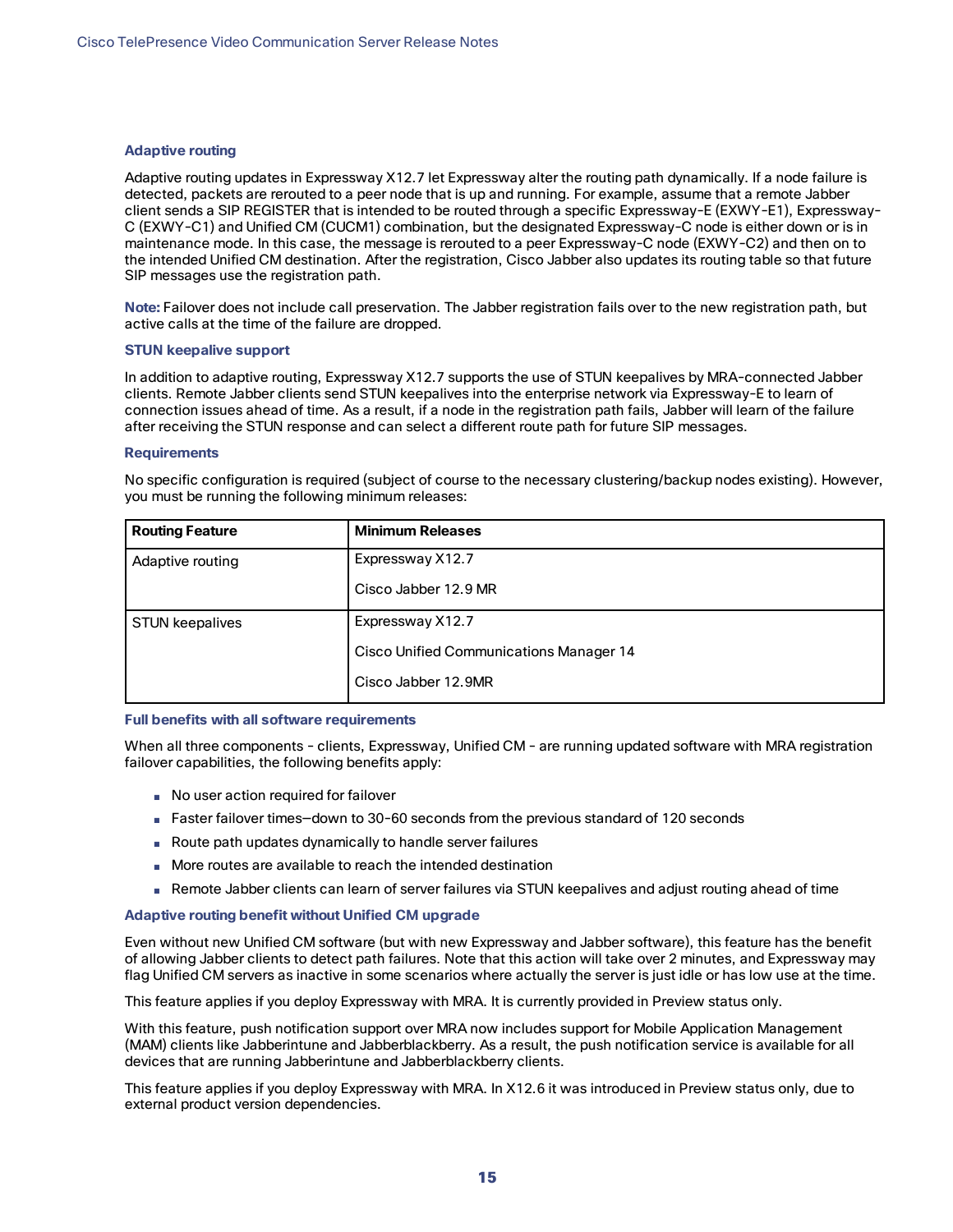In X12.6.2, the feature was switched off by default due to a known issue (bug ID CSCvv12541 refers).

In X12.7, bug ID CSCvv12541 is fixed. However this feature remains in Preview status for now, due to pending software dependencies.

#### **How to enable push notifications for Android devices**

This feature is enabled through the Expressway command line interface. Only do this if all IM and Presence Service nodes that service Android users are also running a supported release.

The CLI command is: xConfiguration XCP Config FcmService: On

**Note:** IM and Presence services for users who are currently signed in over MRA will be disrupted when this command is used, so those users will need to sign in again.

## <span id="page-15-0"></span>Ongoing Removal of Unsupported Functions from UI

To enhance usability and consistency we are removing discontinued functions and features from the user interface. Details per release are in Withdrawn or [Deprecated](#page-5-0) Features and Software, page 6

### <span id="page-15-1"></span>Other Changes in this Release

The Connection Manager log has been improved.

The layout and content of the *Expressway MRA Deployment Guide* has been enhanced.

### <span id="page-15-2"></span>REST API Changes

The REST API for Cisco VCS is available to simplify remote configuration. For example by third party systems such as Cisco Prime Collaboration Provisioning. We add REST API access to configuration, commands, and status information as new features are added, and also selectively retrofit the REST API to some features that were added in earlier versions of Cisco VCS.

The API is self-documented using RAML, and you can access the RAML definitions at **https://<***ip address***>/api/raml**. A high-level summary of how to access and use the API is provided in the *Cisco [Expressway](http://www.cisco.com/c/en/us/support/unified-communications/expressway-series/products-installation-and-configuration-guides-list.html) [REST API Summary](http://www.cisco.com/c/en/us/support/unified-communications/telepresence-video-communication-server-vcs/products-installation-and-configuration-guides-list.html) Guide* on the VCS configuration guides page.

| <b>Configuration APIs</b>                          | API introduced in version |  |
|----------------------------------------------------|---------------------------|--|
| Clustering                                         | X8.11                     |  |
| <b>Smart Call Home</b>                             | X8.11                     |  |
| Microsoft Interoperability                         | X8.11                     |  |
| <b>B2BUA TURN Servers</b>                          | X8.10                     |  |
| Admin account                                      | X8.10                     |  |
| <b>Firewall rules</b>                              | X8.10                     |  |
| SIP configuration                                  | X8.10                     |  |
| Domain certificates for Server Name Identification | X8.10                     |  |
| MRA expansion                                      | X8.9                      |  |
| Business to business calling                       | X8.9                      |  |
| <b>MRA</b>                                         | X8.8                      |  |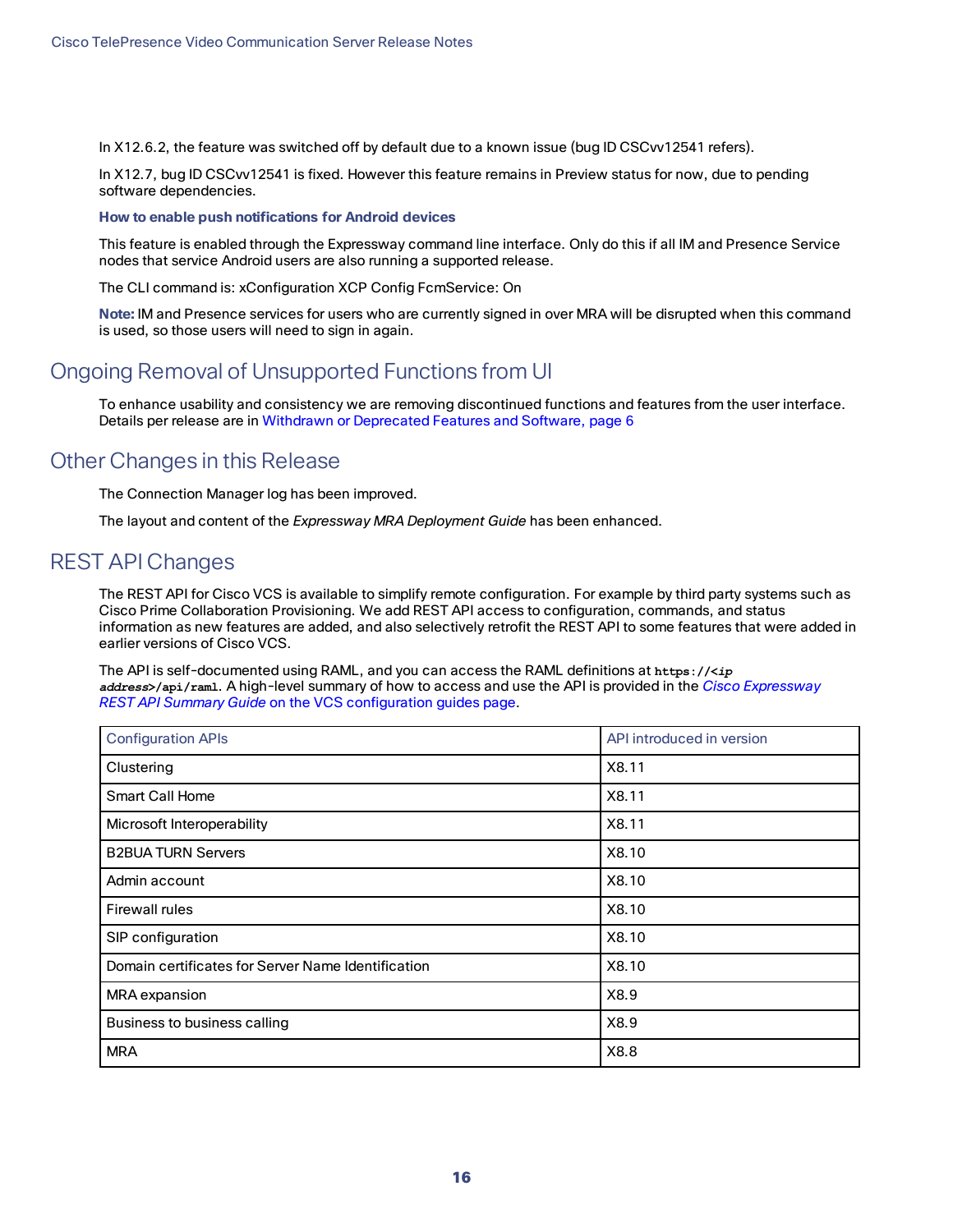## <span id="page-16-0"></span>Open and Resolved Issues

## <span id="page-16-1"></span>Bug Search Tool Links

Follow the links below to read the most recent information about the open and resolved issues in this release.

- All open issues, sorted by date [modified](https://tools.cisco.com/bugsearch/search?kw=*&pf=prdNm&pfVal=283613663&sb=anfr&sts=open&svr=3nH&srtBy=recMdf&bt=custV) (recent first)
- Issues [resolved](https://bst.cloudapps.cisco.com/bugsearch/search?kw=*&pf=prdNm&pfVal=283613663&rls=X12.7.1&sb=anfr&sts=fd&svr=3nH&srtBy=recMdf&bt=custV) by X12.7.1
- Issues [resolved](https://bst.cloudapps.cisco.com/bugsearch/search?kw=*&pf=prdNm&pfVal=283613663&rls=X12.7&sb=anfr&sts=fd&svr=3nH&srtBy=recMdf&bt=custV) by X12.7

### <span id="page-16-2"></span>Notable Issues in this Version

#### **Rich Media Session license is not consumed by Single NIC Cisco VCS Expressway hosting Jabber Guest service** [CSCva36208](https://tools.cisco.com/bugsearch/bug/CSCva36208)

Changes to the licensing model in X8.8 revealed an issue with licensing of the Jabber Guest service on the Cisco VCS Expressway server. When the Cisco VCS pair is part of the "Single NIC" Jabber Guest deployment, the Cisco VCS Expressway should count one RMS license for each Jabber Guest call, but it does not. This issue may cause confusion about the server's load, because usage appears low even when the server is processing multiple calls.

We recommend the Dual NIC Jabber Guest deployment. If you are using the single NIC deployment, make sure the Cisco VCS Expressway is correctly licensed to ensure continuity of service with future upgrades.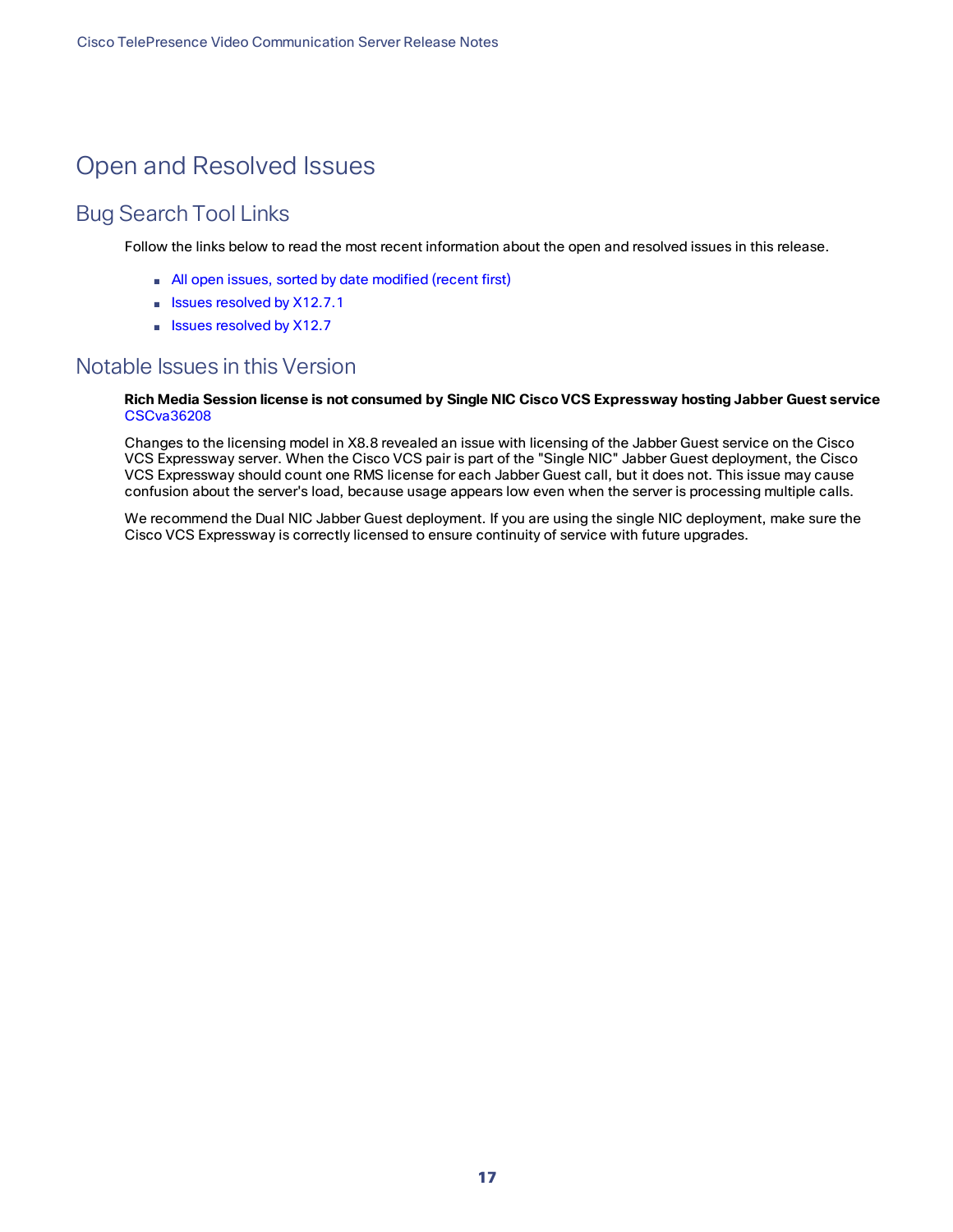## <span id="page-17-0"></span>Limitations

## <span id="page-17-1"></span>Some Cisco VCS Features are Preview or Have External Dependencies

We aim to provide new Cisco VCS features as speedily as possible. Sometimes it is not possible to officially support a new feature because it may require updates to other Cisco products which are not yet available, or known issues or limitations affect some deployments of the feature. If customers might still benefit from using the feature, we mark it as "preview" in the release notes. Preview features may be used, **but you should not rely on them in production environments** (see Preview Features [Disclaimer,](#page-0-0) page 1). Occasionally we may recommend that a feature is not used until further updates are made to Expressway or other products. Cisco VCS features which are provided in preview status only in this release, are listed in the Feature History table earlier in these notes.

### <span id="page-17-2"></span>Unsupported Functionality

- Cisco VCS does not terminate DTLS. We do not support DTLS for securing media and SRTP is used to secure calls. Attempts to make DTLS calls through Cisco VCS will fail. The DTLS protocol is inserted in the SDP but only for traversing the encrypted iX protocol.
- Audio calls may be licensed as video calls in some circumstances. Calls that are strictly audio-ONLY consume fewer licenses than video calls. However, when audio calls include non-audio channels, such as the iX channel that enables ActiveControl, they are treated as video calls for licensing purposes.

## <span id="page-17-3"></span>Cisco VCS TURN does Not Operate as a STUN Server

From X12.6.1, due to security enhancements, the Cisco VCS Expressway TURN server no longer functions as a generic STUN server and will not accept unauthenticated STUN binding requests.

This leads to the following scenarios:

- Scenario A: If you use the B2BUA as a TURN client for Microsoft interoperability (as described in the *Cisco Expressway with Microsoft Infrastructure Deployment Guide*) the B2BUA will not send any STUN binding requests to the TURN server to check if it is alive or not. This means that from Cisco VCS X12.6.1, the B2BUA may try to use a TURN server that is not reachable and hence that **calls may fail**.
- Scenario B: If you use Meeting Server WebRTC with Expressway (and Expressway-E is configured as a TURN server) before you install Cisco VCS X12.6.1 or later, first upgrade the Meeting Server software to version 3.0 or to a compatible maintenance release in version 2.9.x or 2.8.x. Bug ID CSCvv01243 refers. This requirement is because other Meeting Server versions use STUN bind requests towards the TURN server on Cisco VCS Expressway (For more information about Cisco VCS Expressway TURN server configuration, see the *Cisco Expressway Web Proxy for Cisco Meeting Server Deployment Guide*).

## <span id="page-17-4"></span>Cisco Webex Hybrid Call Service

Expressway X12.6 and later does not work for hosting the Call Connector software that is required in a Hybrid Call Service deployment and you need to use an earlier supported version for the Expressway connector host. See the Hybrid Call Service known issues and Expressway version support documentation on [https://help.webex.com](https://help.webex.com/) for more information.

## <span id="page-17-5"></span>Product License Registration - Issue with Converting to Smart Licensing

This item applies if you want to convert existing Expressway licenses (RMS, Desktop, or Room) to Smart Licensing entitlements. In this case, do not use the option in the Cisco Product License Registration portal to partially convert just some of the licenses. Due to a known issue, if you opt to convert only some of the licenses, the system automatically forfeits/removes the remaining licenses - that is, the licenses that are not converted are also removed (and a licensing case will be required to retrieve them).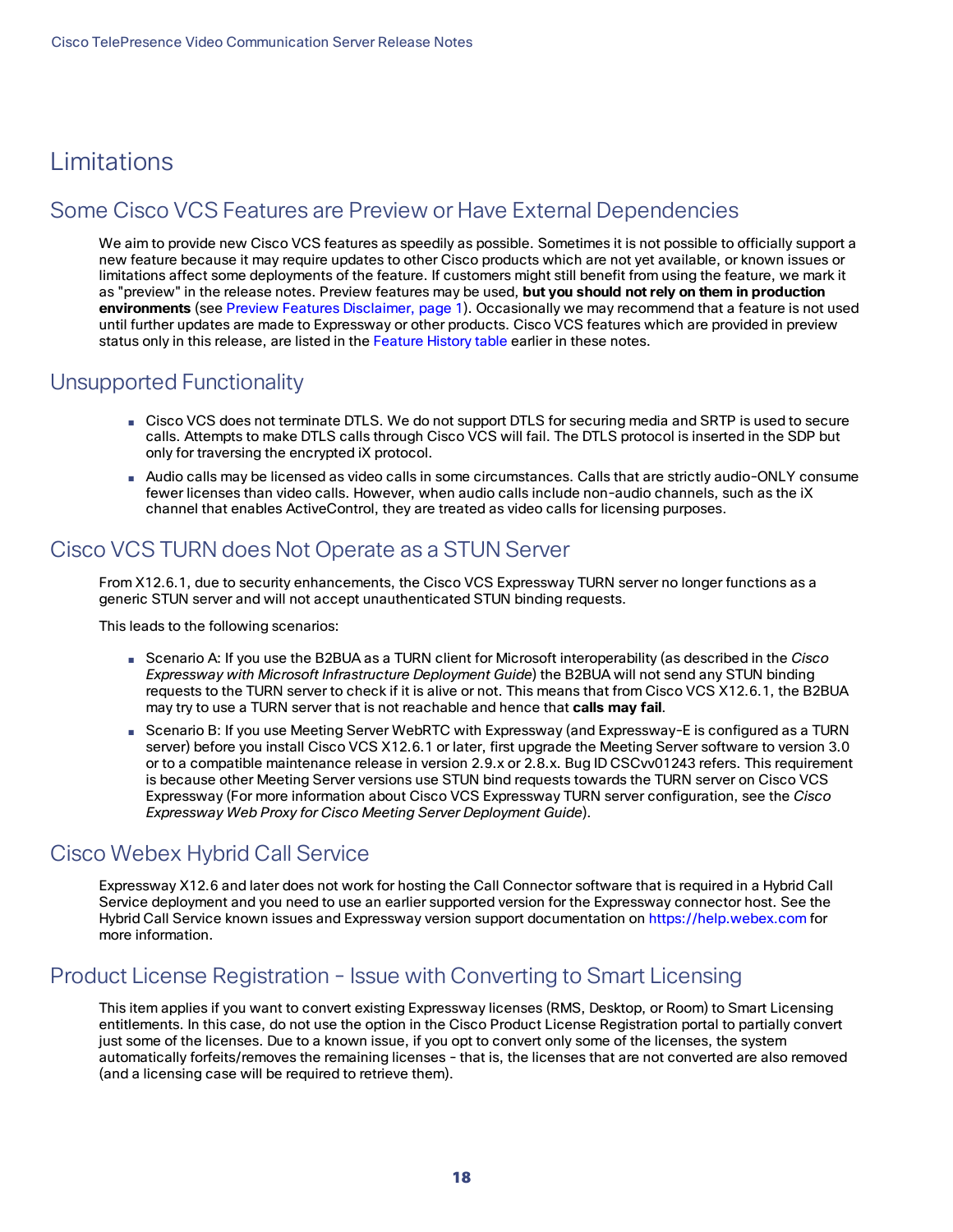To avoid this happening, please ensure that the **Quantity to Convert** field is the same value as the **Quantity Available** field; this is the default when you open the page.

### <span id="page-18-0"></span>Static NAT for Clustered Systems

From X12.5.5, support for static NAT functionality on TURN is extended to clustered systems (support for standalone systems was introduced in X12.5.3). However, peers which are configured as TURN servers must be reachable using the private addresses for their corresponding public interfaces.

### <span id="page-18-1"></span>MRA Limitations

If you use Cisco VCS for Mobile and Remote Access (MRA), some unsupported features and limitations currently exist. Details are provided in *Key Supported and Unsupported Features with Mobile and Remote Access* in the *[Mobile](http://www.cisco.com/c/en/us/support/unified-communications/expressway-series/products-installation-and-configuration-guides-list.html) and Remote Access Through Cisco [Expressway](http://www.cisco.com/c/en/us/support/unified-communications/expressway-series/products-installation-and-configuration-guides-list.html)* guide.

From X12.5, Expressway provides limited SIP UPDATE support over MRA connections for session refresh purposes only, as specified by RFC 4028. However, you should not switch this on unless you have a specific requirement to use this capability. Any other use of SIP UPDATE is not supported and features that rely on this method will not work as expected.

For details of which 7800/8800 Series phones and other endpoints support MRA, see the *MRA Requirements* section of the *Mobile and Remote Access Through Cisco Expressway* guide.

SIP UPDATE for session refresh support over MRA has some limitations. For example, the following features that rely on the SIP UPDATE method (RFC [3311](https://tools.ietf.org/html/rfc3311)) will fail:

- Request to display the security icon on MRA endpoints for end-to-end secure calls.
- Request to change the caller ID to display name or number on MRA endpoints.

## <span id="page-18-2"></span>MRA OAuth Token Authorization with Endpoints / Clients

In standard MRA mode (no ICE) regardless of any MRA access policy settings configured on Unified CM, Cisco Jabber users will be able to authenticate by username and password or by traditional single sign-on in the following case:

■ You have Jabber users running versions before 11.9 (no refresh token support) and Cisco VCS is configured to allow non-token authentication.

In ICE passthrough mode, the ICE MRA call path must be encrypted end-to-end (see *Signaling Path Encryption Between Expressway-C and Unified CM* in the *[Expressway](https://www.cisco.com/c/en/us/support/unified-communications/expressway-series/products-installation-and-configuration-guides-list.html) MRA Deployment Guide*). Typically for end-to-end encryption, Unified CM must be in mixed mode for physical endpoints. For Jabber clients however, you can achieve the end-to-end encryption requirement by leveraging SIP OAuth with Unified CM clusters that are not in mixed mode. Note that you must enable SIP OAuth if the Unified CM is not in mixed mode, but SIP OAuth is not required for Jabber if you're able to register using standard secure profiles.

More information is in the *Configure MRA Access Control* section of the *Expressway MRA Deployment Guide* and in the *Deploying OAuth with Cisco Collaboration Solution Release 12.0* White Paper.

### <span id="page-18-3"></span>Documentation and Online Help Items

### <span id="page-18-4"></span>Spurious Alarms when Adding or Removing Peers in a Cluster

When a new peer is added to a cluster, the system may raise multiple 20021 Alarms (*Cluster communication failure: Unable to establish...*) even if the cluster is in fact correctly formed. The alarms appear on the existing peers in the cluster. The unnecessary alarms are typically lowered after at least 5 minutes elapses from the time that the new peer is successfully added.

These alarms also occur if a peer is removed from a cluster. This is generally valid alarm behavior in the case of removing a peer. However, as in the case of adding a peer, the alarms may not be lowered for 5 minutes or more.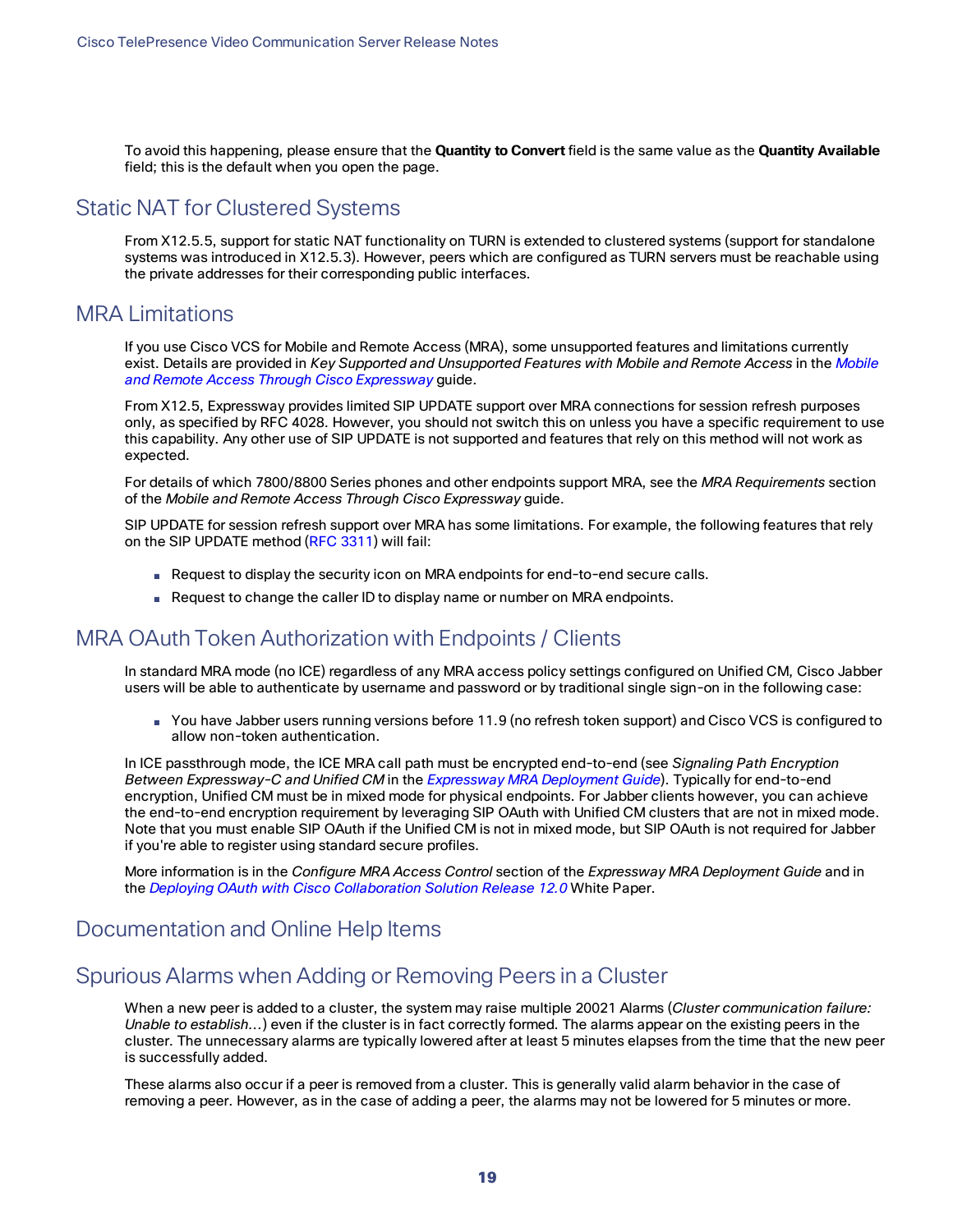## <span id="page-19-0"></span>Virtual Systems

- This issue applies to Expressways running as virtualized systems with certain ESXi versions using VMWare vCenter 7.0.x. It was found during testing using VMWare vCenter 7.0.1 with ESXi 6.7.0 to deploy an Expressway OVA. The Ready to complete final page of the Deploy OVF Template wizard displays template values instead of the actual values entered on the earlier wizard pages. The issue is cosmetic, and when you click "FINISH" the OVA will deploy as expected using the entered values. Bug ID CSCvw64883 refers.
- Video calling capacity may be restricted if the ESXi Side-Channel-Aware Scheduler is enabled, and CPU load exceeds 70%.
- With physical Cisco VCS appliances, the **Advanced Networking** feature allows the speed and duplex mode to be set for each configured Ethernet port. You cannot set port speeds for virtual machine-based Cisco VCS systems.
- Also, virtual machine-based systems always show the connection speed between Cisco VCS and Ethernet networks as 10000 Mb/s, regardless of the actual physical NIC speed. This is due to a limitation in virtual machines, which cannot retrieve the actual speed from the physical NIC(s).

## <span id="page-19-1"></span>Medium Appliances with 1 Gbps NIC - Demultiplexing Ports

If you upgrade a Medium appliance with a 1 Gbps NIC to X8.10 or later, Cisco VCS automatically converts the system to a Large system. This means that Cisco VCS Expressway listens for multiplexed RTP/RTCP traffic on the default demultiplexing ports for Large systems (36000 to 36011) and not on the demultiplexing ports configured for Medium systems. In this case, the Cisco VCS Expressway drops the calls because ports 36000 to 36011 are not open on the firewall.

#### **Workaround**

From X8.11.4 you can manually change the system size back to Medium, through the **System > Administration settings** page (select *Medium* from the **Deployment Configuration** list).

Before X8.11.4, the workaround is to open the default demultiplexing ports for Large systems on the firewall.

## <span id="page-19-2"></span>XMPP Federation-Behavior on IM&P Node Failure

If you use XMPP external federation, be aware that if an IM and Presence Service node fails over to a different node after an outage, the affected users are not dynamically moved to the other node. Cisco VCS does not support this functionality, and it has not been tested.

## <span id="page-19-3"></span>Cisco Webex Calling May Fail with Dual-NIC Cisco VCS

This issue applies if you deploy Cisco VCS with a dual-NIC Cisco VCS Expressway. Cisco Webex Calling requests may fail if the same (overlapping) static route applies to both the external interface and the interface with the Cisco VCS Control. This is due to current Cisco VCS Expressway routing behavior, which treats Webex INVITES as non-NAT and therefore extracts the source address directly from the SIP Via header.

We recommend that you make static routes as specific as possible, to minimize the risk of the routes overlapping, and this issue occurring.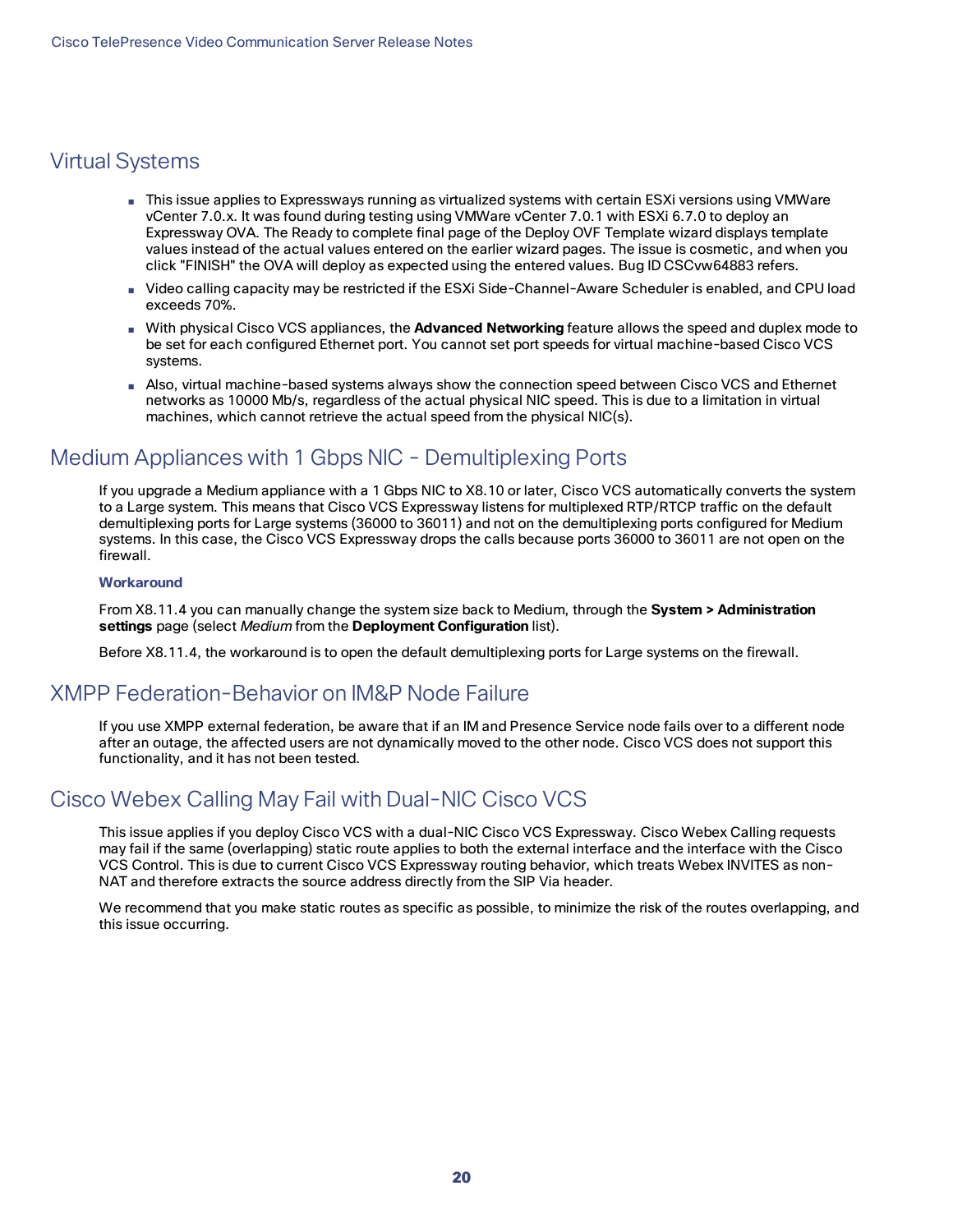## <span id="page-20-0"></span>Interoperability and Compatibility

#### **Detailed Matrices**

Interoperability test results for Expressway and other Cisco Telepresence products are available here [https://tp](https://tp-tools-web01.cisco.com/interop/)[tools-web01.cisco.com/interop/.](https://tp-tools-web01.cisco.com/interop/)

A compatibility matrix for products in the Cisco Collaboration Systems Release (CSR) set is available here: https://www.cisco.com/c/dam/en/us/td/docs/voice\_ip\_comm/uc\_ system/unified/communications/system/Compatibility/CSR-Compatibility-Matrix-InteractiveHTML.html Entries for Expressway are in the "Enterprise Edge" section.

#### **Mobile and Remote Access**

Information about compatible products for MRA specifically, is provided in version tables for infrastructure products and for endpoints in the *Expressway MRA Deployment Guide*.

## <span id="page-20-1"></span>Which Cisco VCS Services Can Run Together?

The *Cisco Expressway Administrator Guide* on the Cisco [Expressway](http://www.cisco.com/c/en/us/support/unified-communications/expressway-series/products-maintenance-guides-list.html) Series maintain and operate guides page details which Cisco VCS services can coexist on the same Cisco VCS system or cluster. See the table "*Services That Can be Hosted Together*" in the Introduction section. For example, if you want to know if MRA can coexist with CMR Cloud (it can) the table will tell you.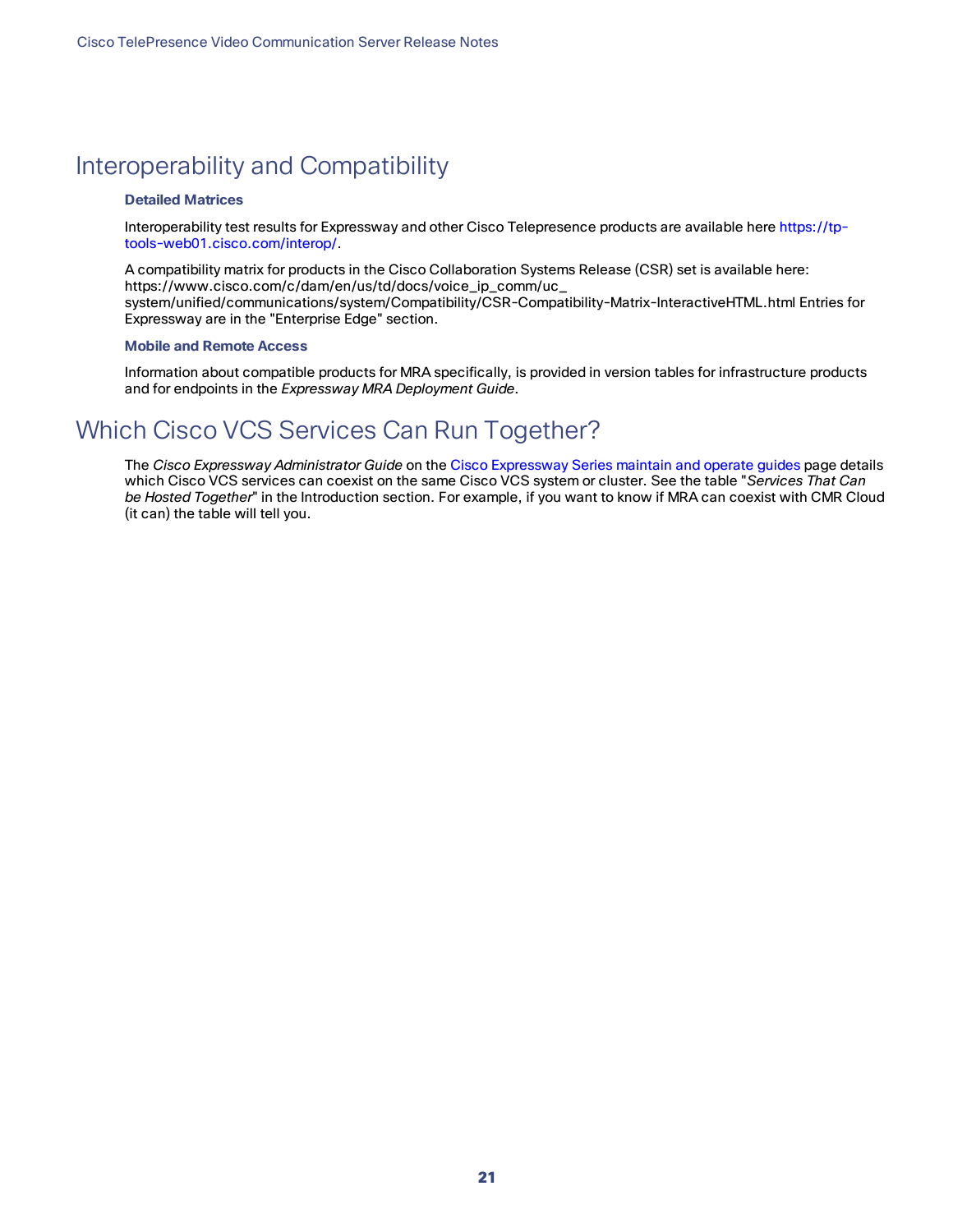## <span id="page-21-0"></span>Upgrading Cisco VCS to X12.7.1

This section describes how to install the software on Cisco VCS using the web user interface, which is the method we recommend. If you prefer to use a secure copy program such as SCP or PSCP to do the install, please use the *Administrator Guide* instead.

### <span id="page-21-1"></span>**Summary**

#### **Table 5 Summary of tasks in a typical upgrade process**

| <b>Stage</b>   | <b>Task</b>                                                                               | Where                                       |
|----------------|-------------------------------------------------------------------------------------------|---------------------------------------------|
|                | Review the Prerequisites and Software Dependencies and Before You<br>Begin sections below | <b>Release Notes</b>                        |
| $\overline{2}$ | Back up the system                                                                        | Maintenance > Backup and<br>restore         |
| 3              | Enable maintenance mode and wait for current calls and registrations to<br>end            | <b>Maintenance &gt; Maintenance</b><br>mode |
| 4              | Upload the new software image ("Upgrade" option)                                          | <b>Maintenance &gt; Upgrade</b>             |
| 5              | Install the new software ("Continue with upgrade" option)                                 | <b>Maintenance &gt; Upgrade</b>             |
| 6              | Reboot                                                                                    | From the <b>Upgrade</b> page                |
|                | In clustered deployments repeat for each peer in sequence                                 |                                             |

### <span id="page-21-2"></span>Prerequisites and Software Dependencies

This section has important information about issues that may prevent the system working properly after an upgrade. Before you upgrade, please review this section and complete any tasks that apply to your deployment.

#### **Cisco VCS systems before X8.11.4 need a two-stage upgrade**

If you are upgrading a system which is running software earlier than version X8.11.4, you must first upgrade to an **intermediate release** before you install X12.7.1 software (this requirement applies to all upgrades to X8.11.x and later versions). Depending on the existing system version, the upgrade will fail. We recommend upgrading to X8.11.4 as the intermediate release.

#### **Is a release key needed?**

If you are upgrading to a new major release, for example from X9.x to X12.x, you first need a new release key from Cisco. The key is required during the upgrade process. You can get a release key from the licensing portal https://slexui.cloudapps.cisco.com/SWIFT/LicensingUI/Quickstart. Select **Licenses > Get Licenses > Telepresence software release key** and enter the serial number of the Cisco VCS VM or physical appliance. If you don't have the appropriate contract to get a key, you can use the portal to request an upgrade license or to raise a case with licensing support.

#### **All deployments**

If you are upgrading from X12.6 or X12.6.1 and use the alarm-based email notifications feature, please note that in X12.6.2 the email ID length is limited to 254 characters maximum. Before you upgrade make sure that all destination email IDs are no longer than 254 characters.

We do not support downgrades. Do not install a previous Cisco VCS version onto a system that is running a newer version; the system configuration will be lost.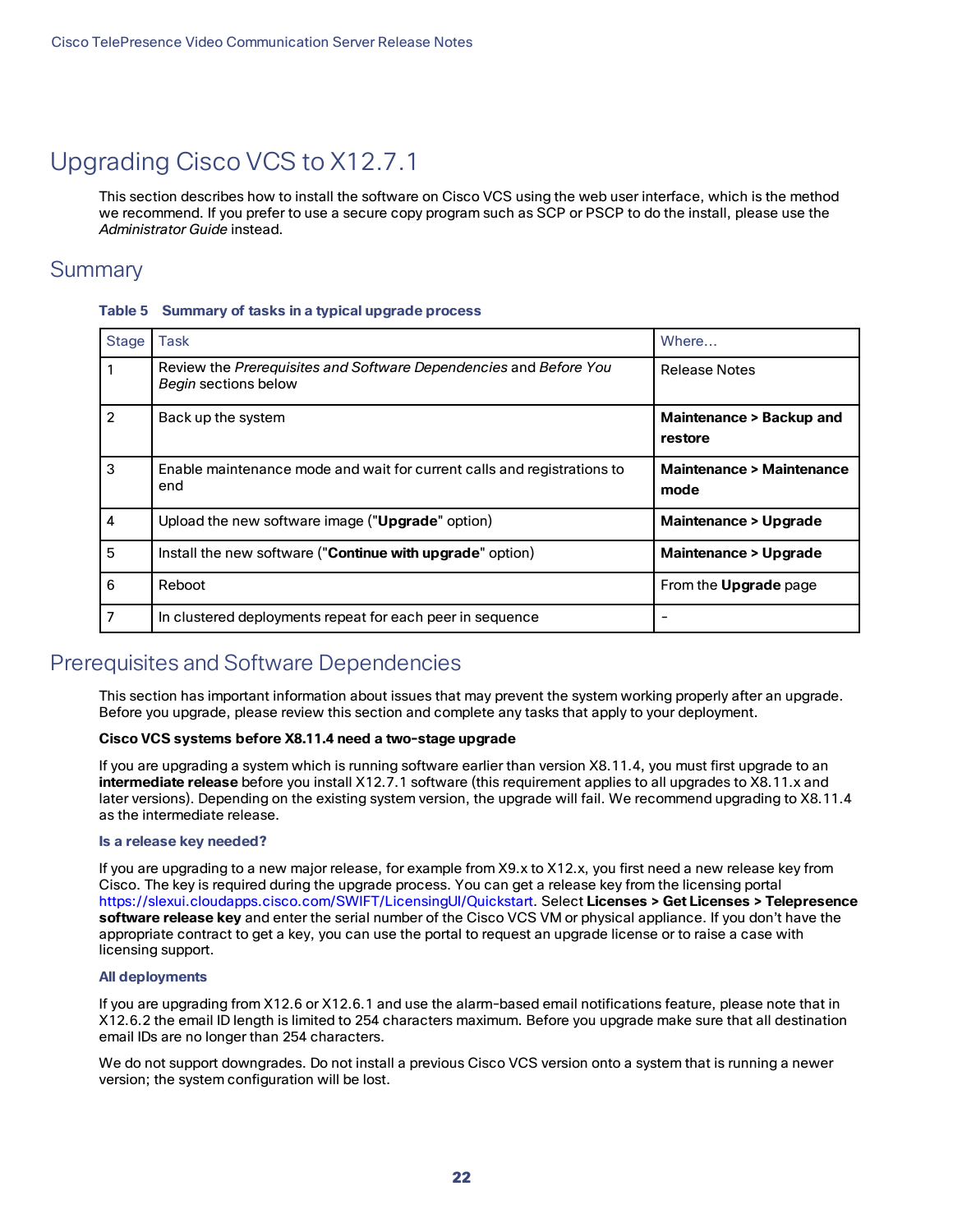Note that from X8.11.x, when the system restarts after the upgrade it uses a new encryption mechanism. This is due to a unique root of trust for every software installation that was introduced in that release.

X8.8 and later versions are more secure than earlier versions. Upgrading could cause your deployments to stop working as expected, and you must check for the following environmental issues before you upgrade to X8.8 or later:

- Certificates: Because certificate validation was tightened up in X8.8, you must verify the following items to avoid validation failures:
	- Try the secure traversal test before and after upgrade (**Maintenance > Security > Secure traversal test**) to validate TLS connections.
	- If Unified Communications nodes are deployed, do they use valid certificates that were issued by a CA in the Cisco VCS Control trust list?
	- If you use self-signed certificates, are they unique? Does the trusted CA list on Cisco VCS have the selfsigned certificates of all the nodes in your deployment?
	- Are all entries in the Cisco VCS trusted CA list unique? Remove any duplicates.
	- If **TLS verify mode** is enabled on connections to other infrastructure (always on by default for Unified Communications traversal zone, and optional for zones to Unified Communications nodes), make sure that the hostname is present in the CN or SAN field of the host's certificate. We do not recommend disabling TLS verify mode, even though it may be a quick way to resolve a failing deployment.
- DNS entries: Do you have forward and reverse DNS lookups for all infrastructure systems that the Cisco VCS interacts with? From X8.8, you need forward and reverse DNS entries for all Cisco VCS Expressway systems, so that systems making TLS connections to them can resolve their FQDNs and validate their certificates. If the Cisco VCS cannot resolve system hostnames and IP addresses, complex deployments like MRA may not work as expected after the upgrade.
- Cluster peers: Do they have valid certificates? If they are using default certificates you should replace them with (at least) internally generated certificates and update the peers trust lists with the issuing CA. From X8.8, clustering communications use TLS connections between peers instead of IPSec. By default, TLS verification is not enforced after the upgrade, and an alarm will remind you to enforce it.

#### **How and when rebooting is necessary as part of the upgrade**

Upgrading the *System platform* component is a two-stage process. First, the new software image is uploaded onto the Cisco VCS. At the same time, the current configuration of the system is recorded, so that this can be restored after the upgrade. During this initial stage the system will continue running on its existing software version, and all normal system processes will continue.

The second part of the upgrade involves rebooting the system. It is only during the reboot that the Cisco VCS installs the new software version and restores the previous configuration. Rebooting causes all current calls to terminate, and all current registrations to be ended. This means that you can upload the new software at any time, and then wait until a convenient moment (for example, when no calls are taking place) to switch to the new version by rebooting the system. Any **configuration changes made between the software upload and the reboot will be lost when the system restarts** with the new software version.

Upgrades for components other than the *System platform* do not involve a system reboot, although the services provided by that component are temporarily stopped while the upgrade process completes.

#### **Deployments that use MRA**

This section only applies if you use the Cisco VCS for MRA (mobile and remote access with Cisco Unified Communications products).

■ Minimum versions of Unified Communications infrastructure software apply - some versions of Unified CM, IM and Presence Service, and Cisco Unity Connection have been patched with CiscoSSL updates. Before you upgrade Cisco VCS check that you are running the minimum versions listed in the *Mobile and Remote Access Through Expressway Deployment Guide*.

IM and Presence Service 11.5 is an exception. You must upgrade Cisco VCS to X8.8 or later *before* you upgrade IM and Presence Service to 11.5.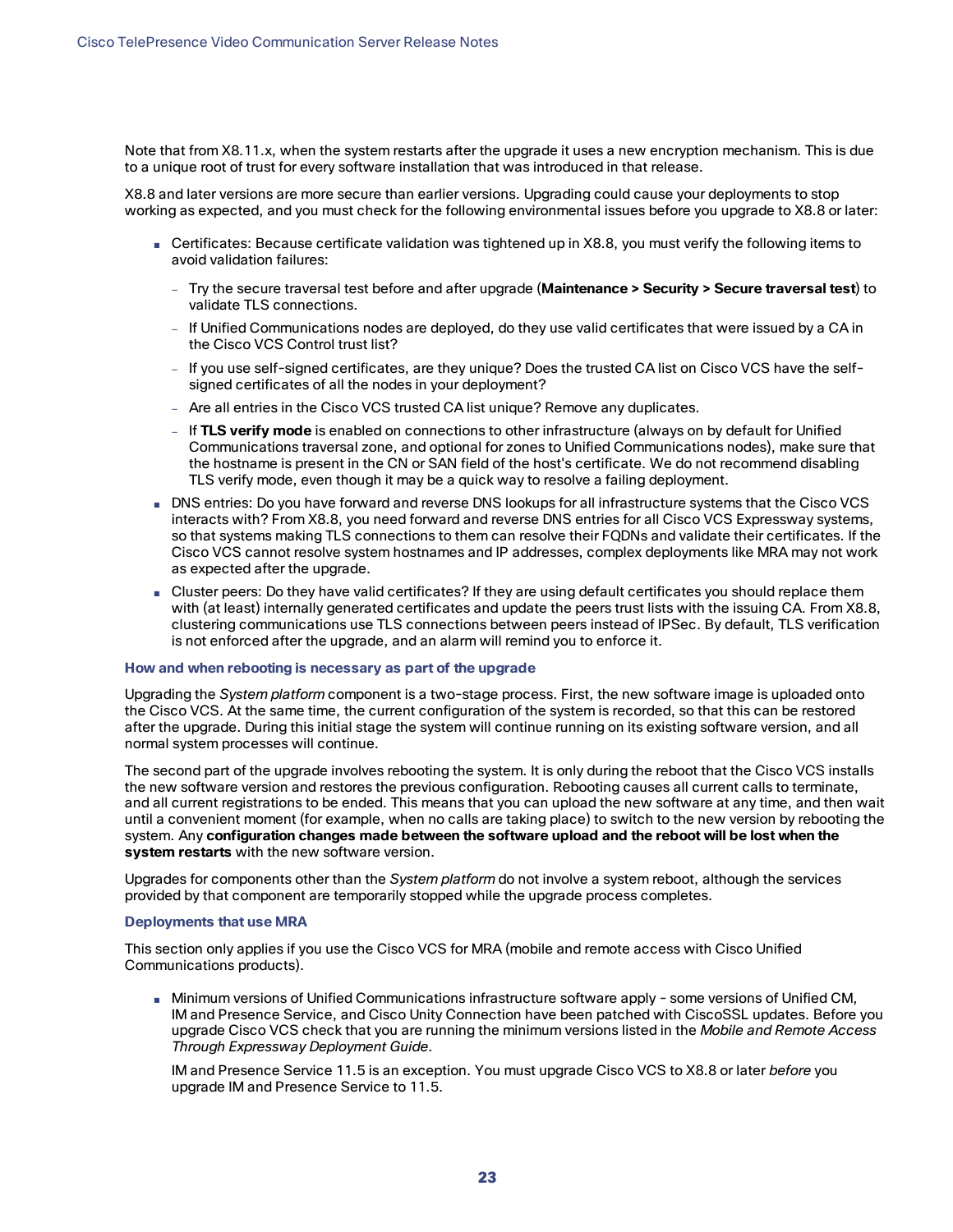- Cisco VCS Control and Cisco VCS Expressway **should both be upgraded** in the same upgrade "window"/timescale (this is also a general recommendation for non-MRA deployments). We don't recommend operating with Cisco VCS Control and Cisco VCS Expressway on different versions for an extended period.
- This item applies if you are upgrading a Cisco VCS that is used for MRA, with clustered Unified CMs and endpoints running TC or Collaboration Endpoint (CE) software. In this case you must install the relevant TC or CE maintenance release listed below (or later) *before* you upgrade the Cisco VCS. This is required to avoid a known problem with failover. If you do not have the recommended TC/CE maintenance release, an endpoint will not attempt failover to another Unified CM if the original Unified CM to which the endpoint registered fails for some reason. Bug ID [CSCvh97495](https://bst.cloudapps.cisco.com/bugsearch/bug/CSCvh97495) refers.
	- $TO7.3.11$
	- $-$  CE8.3.3
	- $-$  CE9.1.2

From X8.10.x, the MRA authentication (access control) settings are configured on Cisco VCS Control and not on Cisco VCS Expressway as in earlier releases, and default values are applied if it is not possible to retain the existing settings. To ensure correct system operation, after the upgrade reconfigure the access control settings on the Cisco VCS, as described later in these instructions.

#### **Deployments that use FIPS mode cryptography**

If the Cisco VCS has FIPS mode enabled, after the upgrade, manually change the default SIP TLS Diffie-Hellman key size from the default 1024 bits, to 2048 or greater, as described later in these instructions

#### **Deployments that use X8.7.x or earlier with Cisco Unified Communications Manager IM and Presence Service 11.5(1)**

X8.7.x (and earlier versions) of Cisco VCS are not interoperable with Cisco Unified Communications Manager IM and Presence Service 11.5(1) and later. This is caused by a deliberate change in that version of IM and Presence Service, which has a corresponding change in Cisco VCS X8.8 and later. To ensure continuous interoperability, upgrade the Cisco VCS systems before you upgrade the IM and Presence Service systems. The following error on Cisco VCS is a symptom of this issue: *Failed Unable to Communicate with <IM&P node address>. AXL query HTTP error "'HTTPError:500'"*

#### **Deployments that use Cisco Webex Hybrid Services**

The Management Connector must be up to date before you upgrade Cisco VCS. Authorize and accept any Management Connector upgrades advertised by the Cisco Webex cloud before you try to upgrade Cisco VCS. Failure to do so may cause issues with the connector after the upgrade. For details about which versions of Cisco VCS are supported for hybrid connector hosting, see [Connector](https://collaborationhelp.cisco.com/article/en-us/ruyceab) Host Support for Cisco Webex Hybrid Services

#### **Existing non-AES build installations**

As of version X8.1, the software uses AES encryption. Before this a version that used weaker encryption was available. If you are upgrading from a version that used the weaker encryption, you **must** perform a factory reset. Proceed as follows to ensure you can upgrade in future:

- **1.** Record all your software configuration details
- **2.** Upgrade the software with the AES-encryption version

All configuration will be lost

- **3.** Perform a factory reset
- **4.** Manually reconfigure the software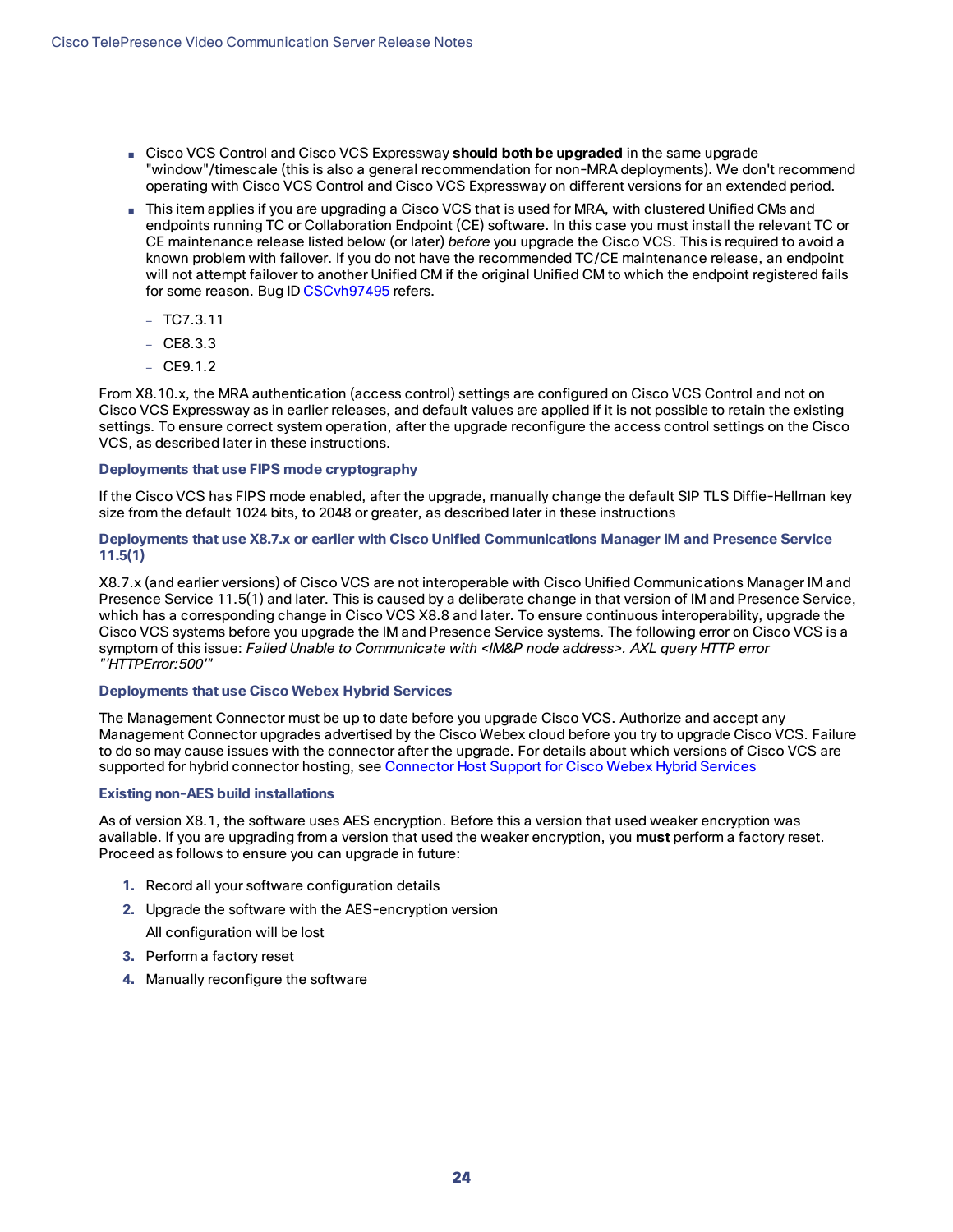## <span id="page-24-0"></span>Upgrade Instructions

#### Before You Begin

- Do the upgrade when the system has low levels of activity.
- A system upgrade needs a system reboot to complete the process. The reboot will terminate any active calls and registrations.
- For clustered systems, allocate enough time to upgrade all peers in the same upgrade "window". The cluster will not re-form correctly until the software versions match on all peers
- Check the Alarms page (**Status > Alarms**) and make sure that all alarms are acted upon and cleared. Do this for each peer if you are upgrading a cluster.
- If you are upgrading a VM-based system, use the standard *.tar.gz* software image file. The *.ova* file is only needed for the initial install of Cisco VCS software onto VMware.
- If you use the Cisco VCS for MRA and you upgrade from X8.9.x or earlier to X8.10 or later, note your MRA authentication settings before you upgrade. From version X8.10 the MRA authentication (access control) settings moved from the Cisco VCS Expressway to the Cisco VCS Control. The upgrade does not preserve the existing Cisco VCS Expressway settings, so after the upgrade you need to review them on the Cisco VCS Control and adjust as necessary for your deployment. To access existing MRA authentication settings:
	- **a.** On the Cisco VCS Expressway, go to **Configuration > Unified Communications > Configuration** and locate **Single Sign-on support**. Note the existing value (On, Exclusive, or Off)
	- **b.** If **Single Sign-on support** is set to On or Exclusive, also note the current values of these related fields:
		- **Check for internal authentication availability**
		- **Allow Jabber iOS clients to use embedded Safari**
- Make sure that all relevant tasks in Prerequisites and Software [Dependencies,](#page-21-2) page 22 are complete.

#### **Upgrading Cisco VCS Control and Cisco VCS Expressway systems connected over a traversal zone**

In all cases we recommend that Cisco VCS Control (traversal client) and Cisco VCS Expressway (traversal server) systems that are connected over a traversal zone **both run the same software version.** For some services such as Mobile and Remote Access, we *require* both systems to run the same version.

However, we do support a traversal zone link from one Cisco VCS system to another that is running the previous feature release of Cisco VCS (for example, from an X12.6 system to an X12.5 system). This means that you do not have to simultaneously upgrade your Cisco VCS Control and Cisco VCS Expressway systems.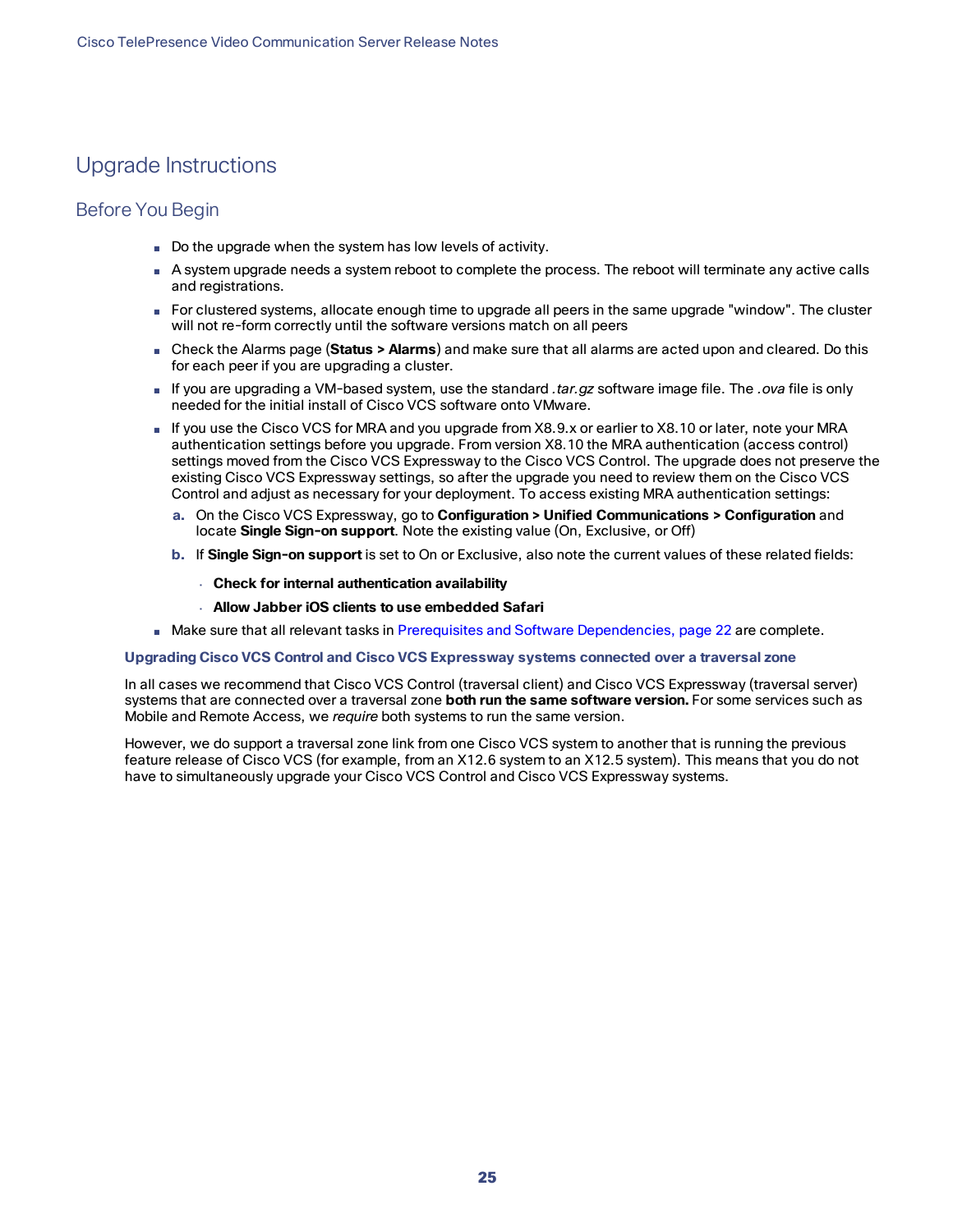## <span id="page-25-0"></span>Process to Upgrade a Standalone System

Do not use this process if you are upgrading a clustered Cisco VCS; instead use the process to upgrade a [clustered](#page-27-0) [system](#page-27-0).

- **1.** Sign in to the Cisco VCS web user interface as *admin*.
- **2.** Back up the Cisco VCS system before you upgrade (**Maintenance > Backup and restore**).
- **3.** Enable maintenance mode so that Cisco VCS does not process any new incoming calls (**Maintenance > Maintenance mode**). Existing calls continue until the call is terminated.
- **4.** Wait for all calls to clear and registrations to timeout.

To manually remove any calls or registrations that don't clear automatically, use the **Status > Calls** page or the **Status > Registrations > By device** page respectively (SIP calls may not clear immediately).

**Note**: You can leave the registration for Conference Factory (if enabled) – this will not be the source of calls, and even if deleted will not roll over to another peer, as other peers have their own Conference Factory registration.

- **5.** Go **Maintenance > Upgrade** to access the **Upgrade** page.
- **6.** Click **Browse** and select the software image file for the component you want to upgrade. The Cisco VCS automatically detects which component you are upgrading based on the selected software image file.
- **7.** Click **Upgrade**. This step uploads the software file but does not install it. The upload may take a few minutes to finish.
- **8.** For upgrades to the **System platform** component, the **Upgrade confirmation** page is displayed:
	- **a.** Check the following details:
		- **New software version** number is as expected.
		- **MD5 hash** and **SHA1 hash** values match the values displayed on the cisco.com page, where you downloaded the software image file.
	- **b.** Click **Continue with upgrade**. This step installs the new software. The **System upgrade** page opens and displays a progress bar while the software installs.

A summary of any active calls and registrations is displayed when the software completes installing (the calls and registrations will be lost when you reboot the system in the next step).

**c.** Click **Reboot system**. Any configuration changes made between uploading the software tar file and rebooting, will be lost when the system restarts.

Sometimes the web browser interface times out during the restart process, after the progress bar reaches the end. This may occur if the Cisco VCS carries out a disk file system check – approximately once every 30 restarts.

- After the reboot is complete the **Login** page is displayed.
- **9.** For upgrades to other components (not System platform) the software is automatically installed and no reboot is required.

#### What Next?

If you don't use MRA, the upgrade is now complete, and the Cisco VCS configuration should be as expected. The **Overview** and **Upgrade** pages show the upgraded software version numbers.

If you do use MRA, and you are upgrading from X8.9.x or earlier, reconfigure your MRA access control settings as described in Appendix [1: Post-Upgrade](#page-31-0) Tasks for MRA Deployments, page 32

If you have components that require option keys to enable them, do this from the **Maintenance > Option keys** page.

If the Cisco VCS has FIPS mode enabled (that is, it's a FIPS140-2 cryptographic system) then from X12.6 you must manually change the default SIP TLS Diffie-Hellman key size from the default 1024 bits, to 2048 or greater. To do this type the following command in the Cisco VCS command line interface (change the value in the final element if you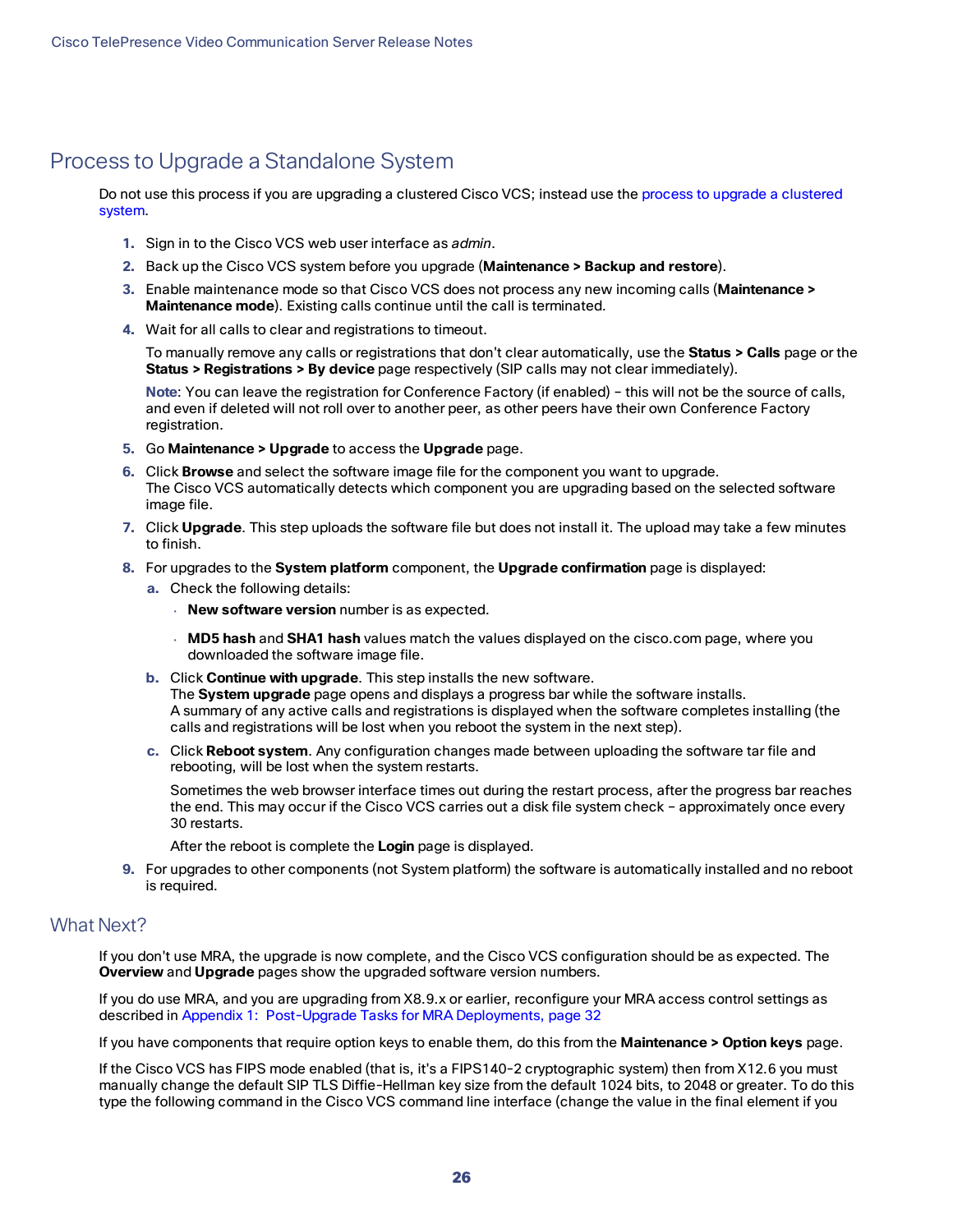want a key size higher than 2048): *xconfiguration SIP Advanced SipTlsDhKeySize: "2048"* This step does **not** apply to most systems. It only affects systems with advanced account security configured and FIPS enabled.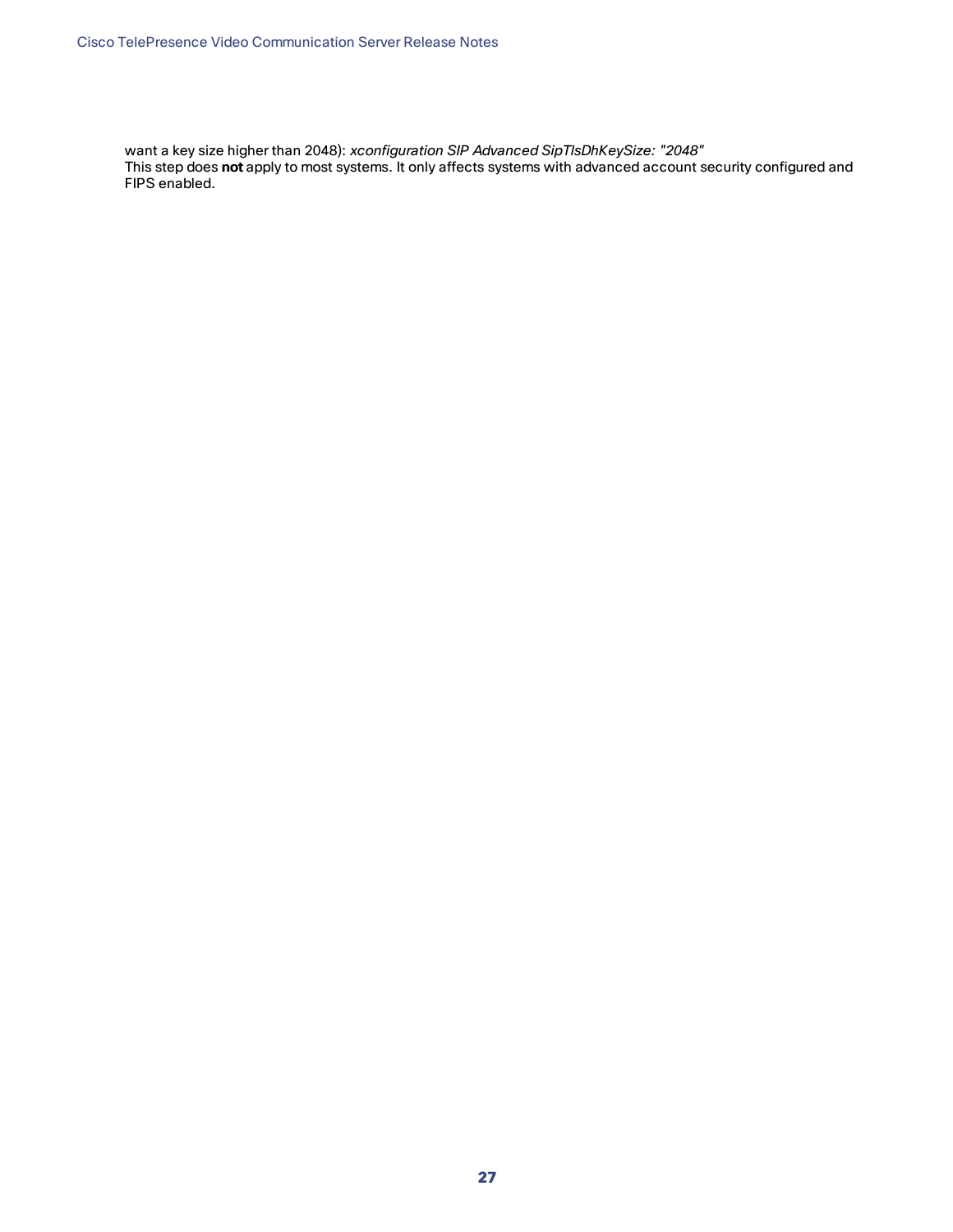## <span id="page-27-0"></span>Process to Upgrade a Clustered System

#### Caution: To avoid the risk of configuration data being lost and to maintain service continuity, UPGRADE THE **PRIMARY PEER FIRST and then upgrade the subordinate peers ONE AT A TIME in sequence.**

We recommend upgrading the Expressway-E cluster first, followed by the Expressway-C (in each case start with the primary peer). This ensures that when Expressway-C starts a new traversal session toward Expressway-E, the Expressway-E is ready to process it. Starting with the primary peer, upgrade the cluster peers in sequence as follows:

- **1.** Sign in to the Cisco VCS web user interface as *admin*.
- **2.** Back up the Cisco VCS before you upgrade (**Maintenance > Backup and restore**).

**Note**: If the cluster peers are running different versions of the Cisco VCS, do not make any configuration changes other than the settings required to upgrade. The cluster does not replicate any configuration changes to the subordinate peers that are running on different versions from the primary Cisco VCS.

- **3.** Enable maintenance mode so that the peer does not process any new incoming calls (**Maintenance > Maintenance mode**). Existing calls continue until the call is terminated. Other peers in the cluster continue to process calls.
- **4.** Wait for all calls to clear and registrations to timeout.

To manually remove any calls or registrations that don't clear automatically, use the **Status > Calls** page or the **Status > Registrations > By device** page respectively (SIP calls may not clear immediately).

**Note**: You can leave the registration for Conference Factory (if enabled) – this will not be the source of calls, and even if deleted will not roll over to another peer, as other peers have their own Conference Factory registration.

- **5.** Go **Maintenance > Upgrade** to access the **Upgrade** page.
- **6.** Click **Browse** and select the software image file for the component you want to upgrade. The Cisco VCS automatically detects which component you are upgrading based on the selected software image file.
- **7.** Click **Upgrade**. This step uploads the software file but does not install it. The upload may take a few minutes to finish.
- **8.** For upgrades to the **System platform** component, the **Upgrade confirmation** page is displayed:
	- **a.** Check the following details:
		- **New software version** number is as expected.
		- **MD5 hash** and **SHA1 hash** values match the values displayed on the cisco.com page, where you downloaded the software image file.
	- **b.** Click **Continue with upgrade**. This step installs the new software.

The **System upgrade** page opens and displays a progress bar while the software installs. A summary of any active calls and registrations is displayed when the software completes installing (the calls and registrations will be lost when you reboot the system in the next step).

**c.** Click **Reboot system**. Any configuration changes made between uploading the software tar file and rebooting, will be lost when the system restarts.

Sometimes the web browser interface times out during the restart process, after the progress bar reaches the end. This may occur if the Cisco VCS carries out a disk file system check – approximately once every 30 restarts.

Ignore any cluster-related alarms and warnings that occur during the upgrade process, such as cluster communication failures or cluster replication errors. These are expected and will resolve when all cluster peers are upgraded and after cluster data synchronization (typically within 10 minutes of the complete upgrade).

After the reboot is complete the **Login** page displays.

- **9.** For upgrades to other components (not the System platform) the software is automatically installed and no reboot is required.
- **10.** Repeat the previous steps for each peer in sequence until all peers are on the new software version.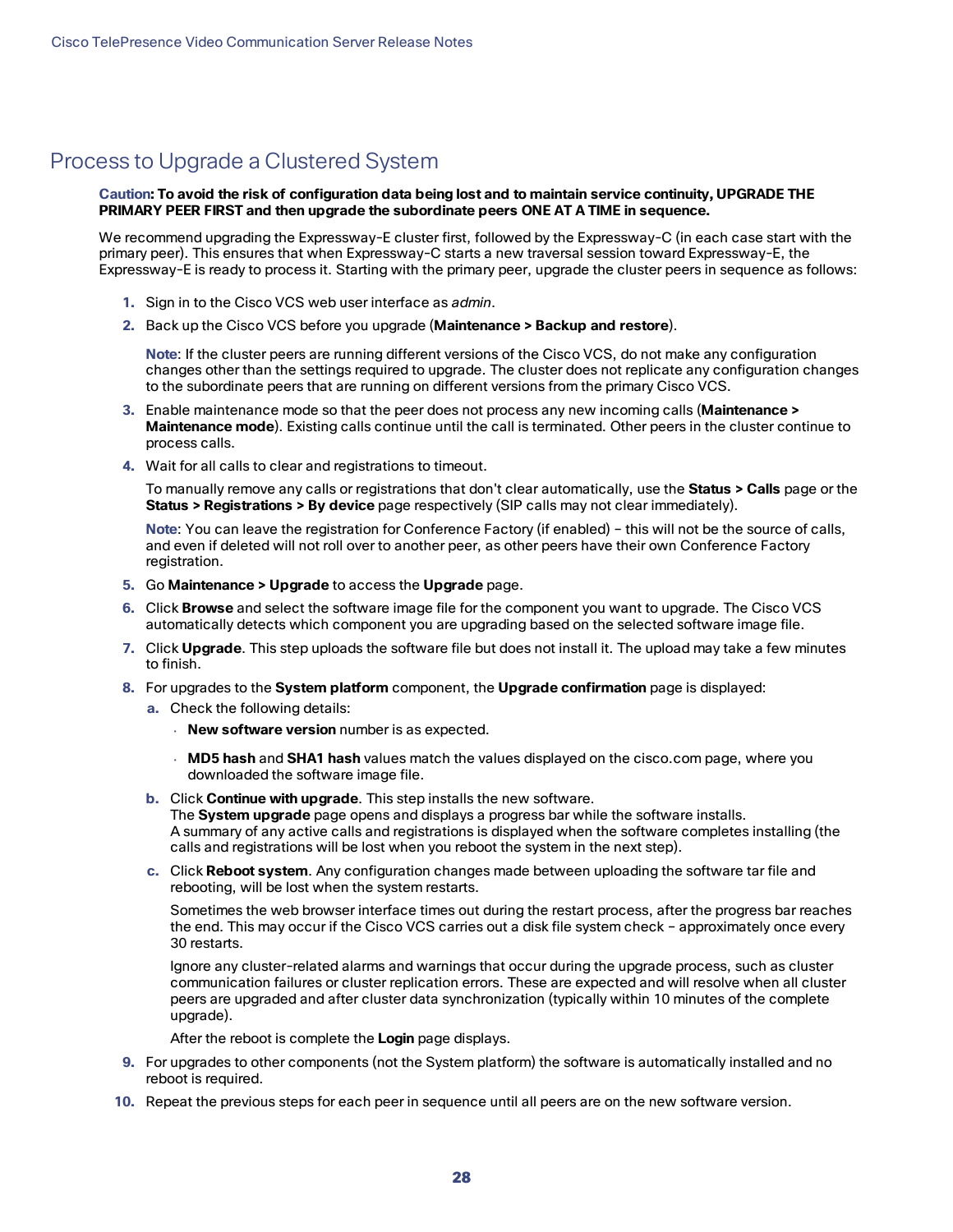#### What Next?

- **1.** Verify the new status of each Cisco VCS (including the primary):
	- **a.** Go to **System > Clustering** and check that the cluster database status reports as **Active**.
	- **b.** Check the configuration for items from the System, Configuration, and Application menus.
- **2.** Backup the Cisco VCS again (**Maintenance > Backup and restore**).
- **3.** If you use MRA, and you are upgrading from X8.9.x or earlier, reconfigure the MRA access control settings as described in Appendix [1: Post-Upgrade](#page-31-0) Tasks for MRA Deployments, page 32
- **4.** If you have components that require option keys to enable them, do this from the **Maintenance > Option keys** page.
- **5.** If the Cisco VCS has FIPS mode enabled (that is, it's a FIPS140-2 cryptographic system) then from X12.6 you must manually change the default SIP TLS Diffie-Hellman key size from the default 1024 bits, to 2048 or greater. To do this type the following command in the Cisco VCS command line interface (change the value in the final element if you want a key size higher than 2048): *xconfiguration SIP Advanced SipTlsDhKeySize: "2048"*

This step does **not** apply to most systems. It only affects systems with advanced account security configured and FIPS enabled.

**6.** (Optional) If for any reason you want to change the default TLS version, the *Cisco Expressway Certificate Creation and Use Deployment Guide* explains how to set the TLS version on each peer.

#### **The software upgrade on the Cisco VCS cluster is now complete.**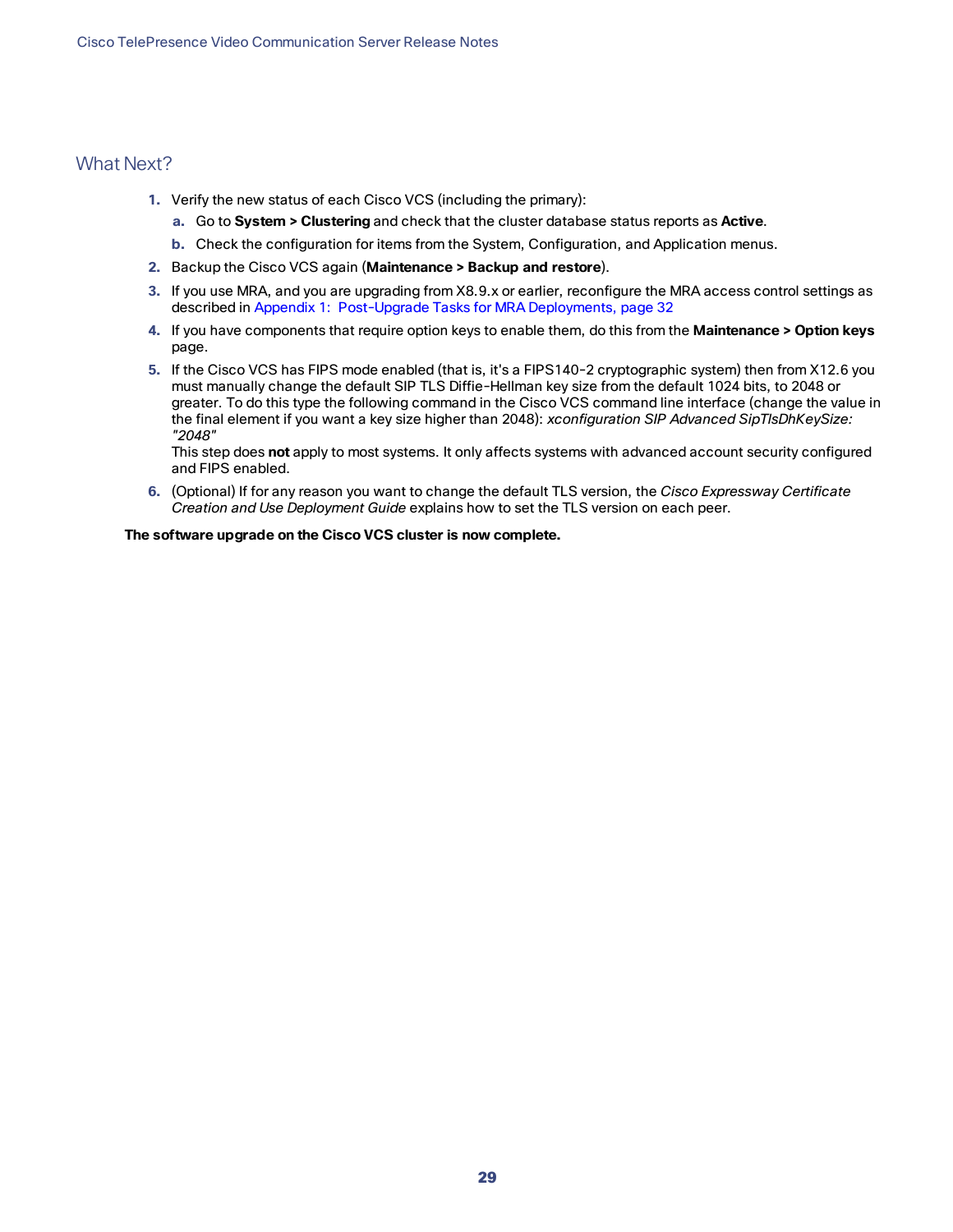## <span id="page-29-0"></span>Using Collaboration Solutions Analyzer

The *Collaboration Solutions Analyzer* is created by Cisco Technical Assistance Center (TAC) to help you with validating your deployment, and to assist with troubleshooting by analyzing Cisco VCS log files. For example, you can use the Business to Business Call Tester to validate and test calls, including Microsoft interworked calls.

You need a customer or partner account to use the Collaboration Solutions Analyzer.

#### **Getting started**

- **1.** If you plan to use the log analysis tool, first collect the Cisco VCS logs.
- **2.** Sign in to <https://cway.cisco.com/tools/CollaborationSolutionsAnalyzer/>

From X12.6 you can use the **Analyze log** button on the **Diagnostic logging** page (**Maintenance > Diagnostics**) to open a link to the Collaboration Solutions Analyzer troubleshooting tool.

- **3.** Click the tool you want to use. For example, to work with logs:
	- **a.** Click **Log analysis**.
	- **b.** Upload the log file(s).
	- **c.** Select the files you want to analyze.
	- **d.** Click **Run Analysis**.

The tool analyzes the log files and displays the information in a format which is much easier to understand than the raw logs. For example, you can generate ladder diagrams to show SIP calls.

## <span id="page-29-1"></span>Using the Bug Search Tool

The Bug Search Tool contains information about open and resolved issues for this release and previous releases, including descriptions of the problems and available workarounds. The identifiers listed in these release notes will take you directly to a description of each issue.

To look for information about a specific problem mentioned in this document:

- **1.** Using a web browser, go to the Bug [Search](https://tools.cisco.com/bugsearch/) Tool.
- **2.** Sign in with a cisco.com username and password.
- **3.** Enter the bug identifier in the **Search** field and click **Search**.

To look for information when you do not know the identifier:

- **1.** Type the product name in the **Search** field and click **Search**.
- **2.** From the list of bugs that appears, use the **Filter** drop-down list to filter on either *Keyword*, *Modified Date*, *Severity*, *Status*, or *Technology*.

Use **Advanced Search** on the Bug Search Tool home page to search on a specific software version.

The Bug Search Tool help pages have further information on using the Bug Search Tool.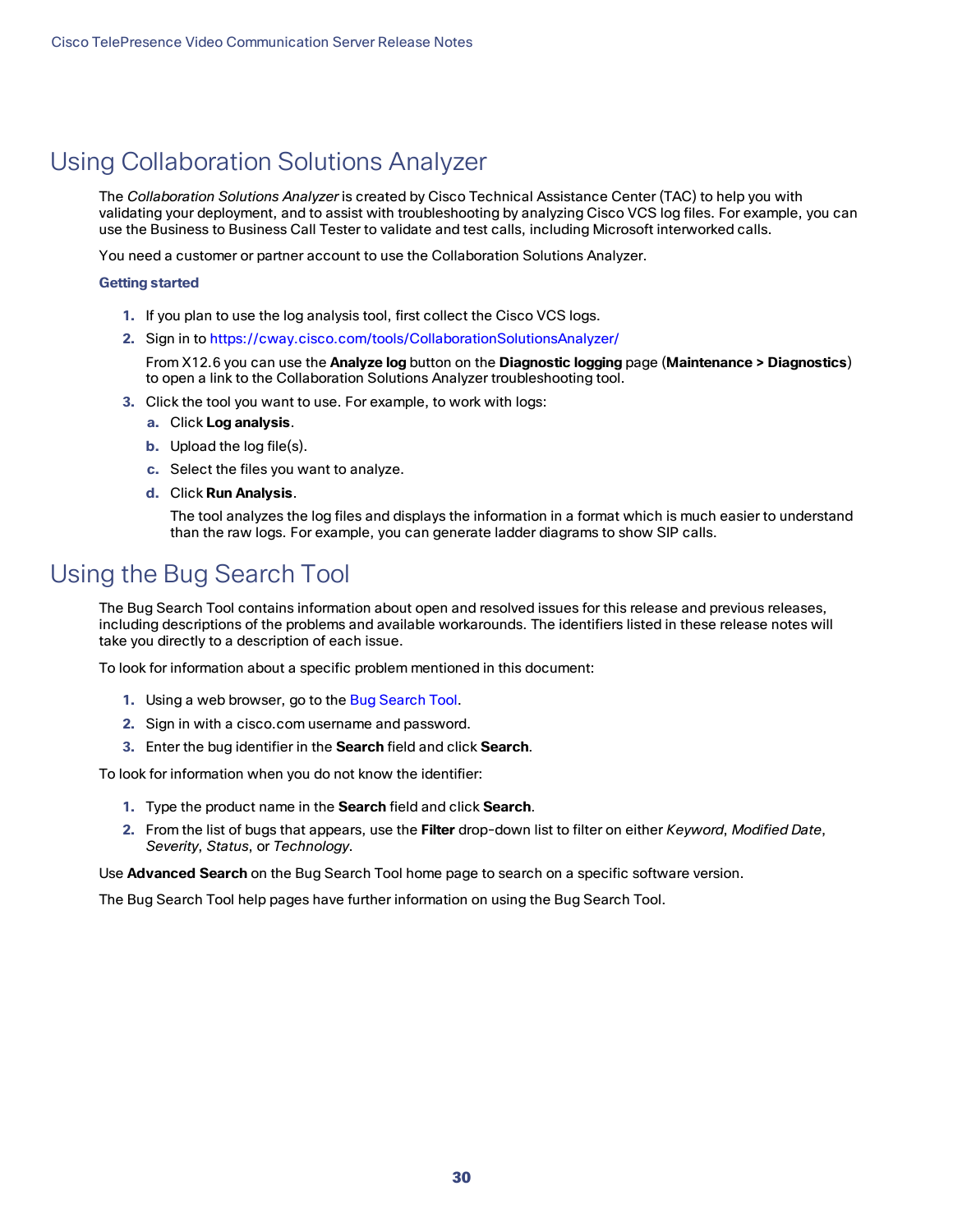## <span id="page-30-0"></span>Obtaining Documentation and Submitting a Service Request

Use the Cisco [Notification](http://www.cisco.com/cisco/support/notifications.html) Service to create customized flexible notification alerts to be sent to you via email or by RSS feed.

For information on obtaining documentation, using the Cisco Bug Search Tool (BST), submitting a service request, and gathering additional information, see *What's New in Cisco Product [Documentation](http://www.cisco.com/c/en/us/td/docs/general/whatsnew/whatsnew.html)*.

To receive new and revised Cisco technical content directly to your desktop, you can subscribe to the [What's](http://www.cisco.com/assets/cdc_content_elements/rss/whats_new/whatsnew_rss_feed.xml) New in Cisco Product [Documentation](http://www.cisco.com/assets/cdc_content_elements/rss/whats_new/whatsnew_rss_feed.xml) RSS feed. The RSS feeds are a free service.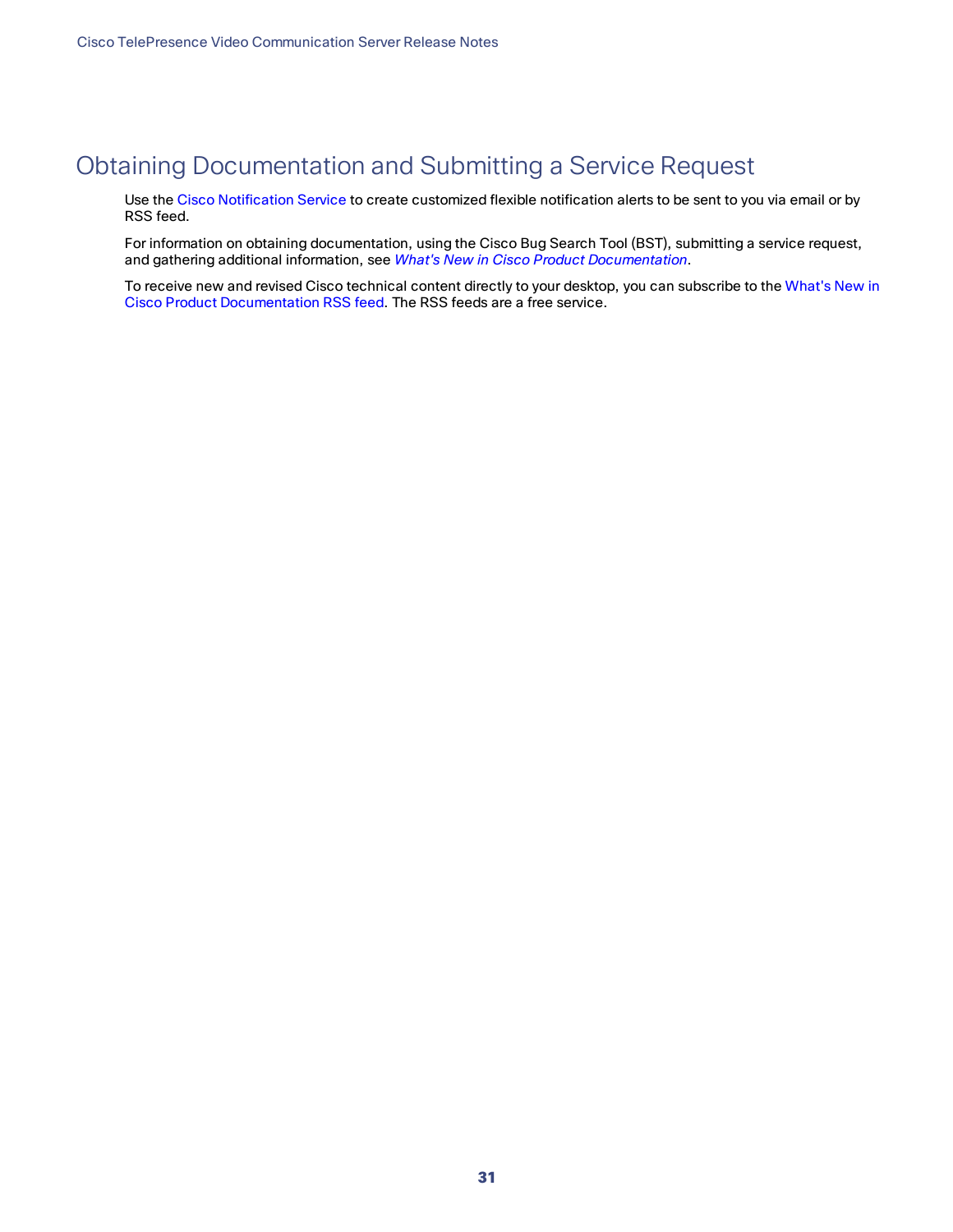## <span id="page-31-0"></span>Appendix 1: Post-Upgrade Tasks for MRA Deployments

This section only applies if you use the Cisco VCS for Mobile and Remote Access and you upgrade from X8.9.x or earlier to X8.10 or later. After the system restarts you need to reconfigure the MRA access control settings:

- **1.** On the Cisco VCS Control, go to **Configuration > Unified Communications > Configuration > MRA Access Control**.
- **2.** Do one of the following:
	- To take advantage of the new MRA access control methods from X8.10, set the appropriate values on this page for your chosen methods. See the first table below for help about which values to apply.
	- Or to retain your pre-upgrade authentication approach, set the appropriate values on this page to match your previous settings on the Cisco VCS Expressway. See the second table below for help about how to map the old Cisco VCS Expressway settings to their new equivalents on the Cisco VCS Control.
- **3.** If you configure self-describing tokens (**Authorize by OAuth token with refresh**), refresh the Unified CM nodes: Go to **Configuration > Unified Communications >** *<UC server type>* and click **Refresh servers**.

#### **Important!**

- The **Check for internal authentication availability** setting will be off after the upgrade. Depending on the authentication settings on the Unified CM, this may prevent remote login by some Cisco Jabber users.
- The *Exclusive* option in X8.9 is now configured by setting **Authentication path** to *SAML SSO authentication*. This has the effect of prohibiting authentication by username and password.

The fields you actually see in the Web UI depend on whether MRA is enabled (**Unified Communications mode** set to *Mobile and remote access*) and on the selected authentication path. Not all the fields in the table are necessarily displayed.

| Field                                       | <b>Description</b>                                                                                                                                                                                                                                                                                                                                                                             | Default                                               |
|---------------------------------------------|------------------------------------------------------------------------------------------------------------------------------------------------------------------------------------------------------------------------------------------------------------------------------------------------------------------------------------------------------------------------------------------------|-------------------------------------------------------|
| Authentication<br>path                      | Hidden field until MRA is enabled. Defines how MRA authentication is controlled.<br>SAML SSO authentication: Clients are authenticated by an external IdP.<br>UCM/LDAP basic authentication: Clients are authenticated locally by the Unified CM                                                                                                                                               | None<br>before<br><b>MRA</b><br>turned on<br>UCM/LDAP |
|                                             | against their LDAP credentials.<br>SAML SSO and UCM/LDAP: Allows either method.<br><i>None</i> : No authentication is applied. This is the default setting until MRA is first                                                                                                                                                                                                                  | after MRA<br>turned on                                |
|                                             | enabled. The "None" option is needed (rather than just leaving MRA turned off)<br>because some deployments must turn on MRA to allow functions which are not<br>actually MRA. (Such as the Web Proxy for Meeting Server, or XMPP Federation.) Only<br>these customers should use "None". Do not use it in other cases.                                                                         |                                                       |
| Authorize by<br>OAuth token<br>with refresh | This option requires self-describing tokens for authorization. It's our recommended<br>authorization option for all deployments that have the infrastructure to support them.<br>Only Jabber clients are currently capable of using this authorization method. Other<br>MRA endpoints do not currently support it. The clients must also be in OAuth token<br>with refresh authorization mode. | On                                                    |

#### **Table 6 Settings for MRA access control**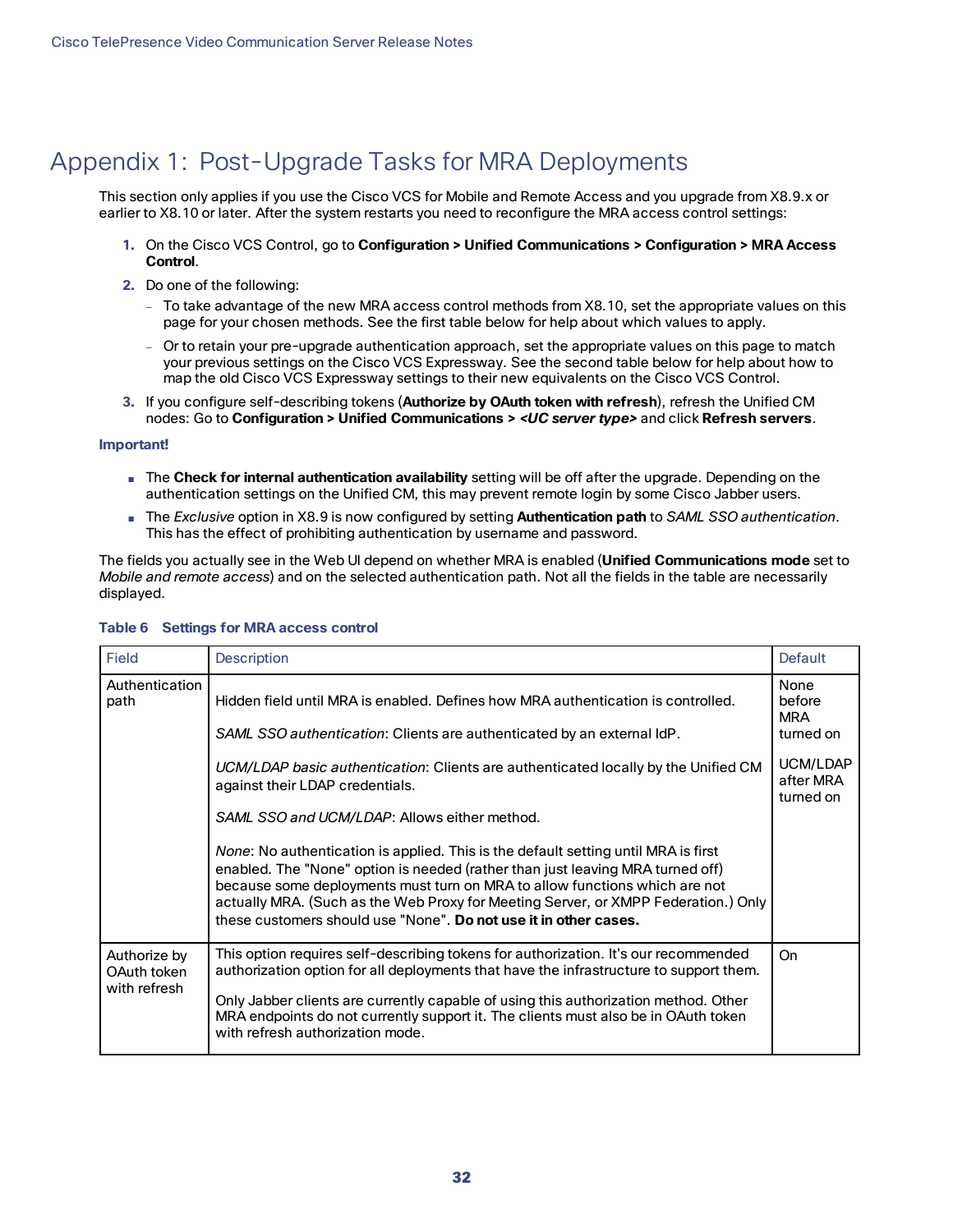| <b>Field</b>                   | <b>Description</b>                                                                                                                                                                                                                                                                                                                                                      | <b>Default</b> |
|--------------------------------|-------------------------------------------------------------------------------------------------------------------------------------------------------------------------------------------------------------------------------------------------------------------------------------------------------------------------------------------------------------------------|----------------|
| Authorize by<br>OAuth token    | Available if Authentication path is SAML SSO or SAML SSO and UCM/LDAP.<br>This option requires authentication through the IdP. Currently, only Jabber clients are                                                                                                                                                                                                       | Off            |
| (previously<br>SSO Mode)       | capable of using this authorization method, which is not supported by other MRA<br>endpoints.                                                                                                                                                                                                                                                                           |                |
| Authorize by<br>user           | Available if Authentication path is UCM/LDAP or SAML SSO and UCM/LDAP.                                                                                                                                                                                                                                                                                                  | Off            |
| credentials                    | Clients attempting to perform authentication by user credentials are allowed through<br>MRA. This includes Jabber, and supported IP phone and TelePresence devices.                                                                                                                                                                                                     |                |
| Check for<br>internal          | Available if Authorize by OAuth token with refresh or Authorize by OAuth token is<br>enabled.                                                                                                                                                                                                                                                                           | <b>No</b>      |
| authentication<br>availability | The default is No, for optimal security and to reduce network traffic.                                                                                                                                                                                                                                                                                                  |                |
|                                | Controls how the Cisco VCS Expressway reacts to remote client authentication<br>requests by selecting whether or not the Cisco VCS Control should check the home<br>nodes.                                                                                                                                                                                              |                |
|                                | The request asks whether the client may try to authenticate the user by OAuth token,<br>and includes a user identity with which the Cisco VCS Control can find the user's<br>home cluster:                                                                                                                                                                              |                |
|                                | Yes: The get_edge_sso request will ask the user's home Unified CM if OAuth tokens<br>are supported. The home Unified CM is determined from the identity sent by the<br>Jabber client's get_edge_sso request.                                                                                                                                                            |                |
|                                | No: If the Cisco VCS is configured not to look internally, the same response will be<br>sent to all clients, depending on the Edge authentication settings.                                                                                                                                                                                                             |                |
|                                | The option to choose depends on your implementation and security policy. If all<br>Unified CM nodes support OAuth tokens, you can reduce response time and overall<br>network traffic by selecting No. Or select Yes if you want clients to use either mode<br>of getting the edge configuration - during rollout or because you can't guarantee<br>OAuth on all nodes. |                |
|                                | Caution: Setting this to Yes has the potential to allow rogue inbound requests from<br>unauthenticated remote clients. If you specify No for this setting, the Cisco VCS<br>prevents rogue requests.                                                                                                                                                                    |                |

**Table 6 Settings for MRA access control (continued)**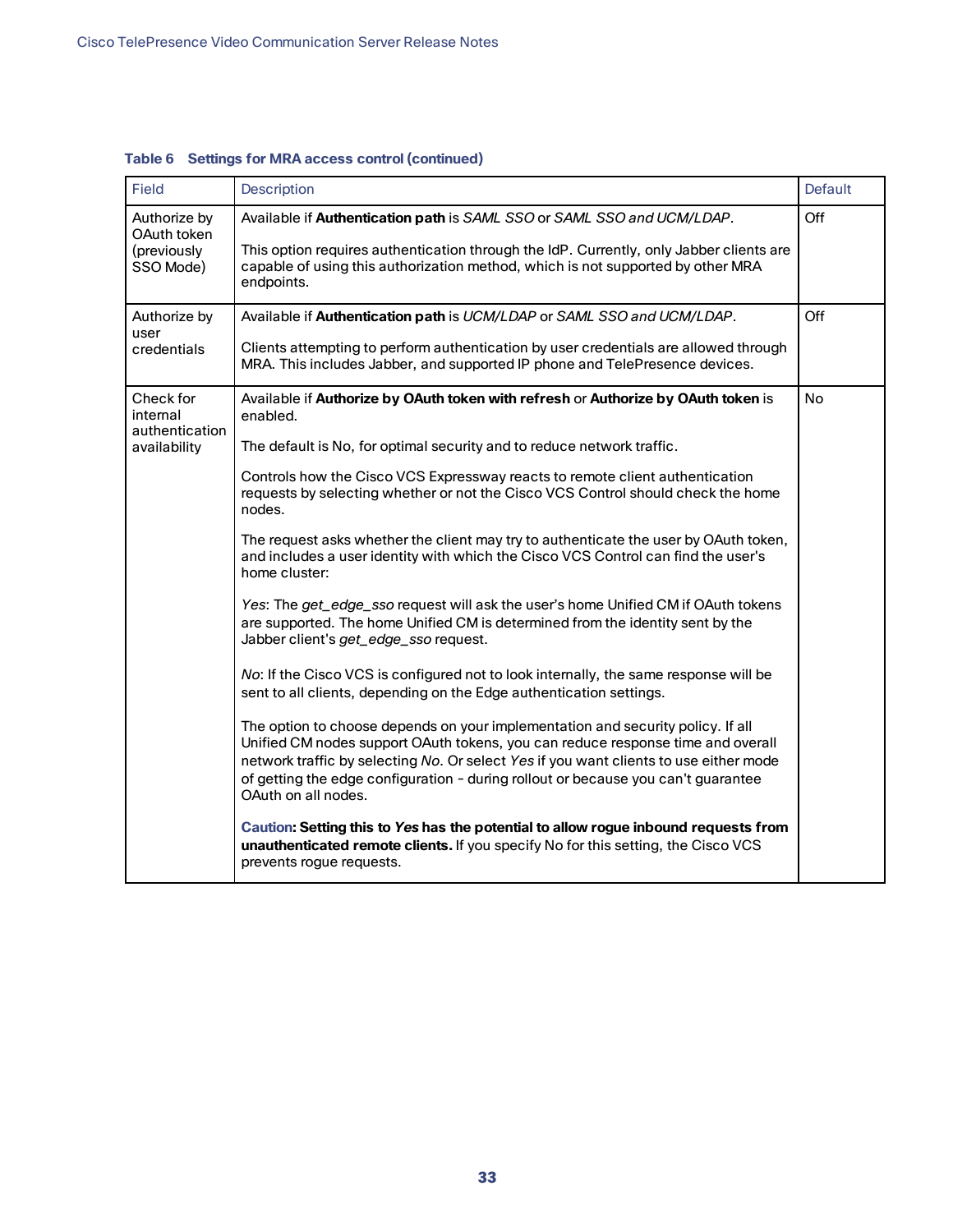| <b>Field</b>               | <b>Description</b>                                                                                                                                                                                                                                                                                                                                                          |  |
|----------------------------|-----------------------------------------------------------------------------------------------------------------------------------------------------------------------------------------------------------------------------------------------------------------------------------------------------------------------------------------------------------------------------|--|
| Identity<br>providers:     | Available if Authentication path is SAML SSO or SAML SSO and UCM/LDAP.                                                                                                                                                                                                                                                                                                      |  |
| Create or<br>modify IdPs   | <b>Selecting an Identity Provider</b>                                                                                                                                                                                                                                                                                                                                       |  |
|                            | Cisco Collaboration solutions use SAML 2.0 (Security Assertion Markup Language) to<br>enable SSO (single sign-on) for clients consuming Unified Communications services.                                                                                                                                                                                                    |  |
|                            | If you choose SAML-based SSO for your environment, note the following:                                                                                                                                                                                                                                                                                                      |  |
|                            | SAML 2.0 is not compatible with SAML 1.1 and you must select an IdP that<br>uses the SAML 2.0 standard.                                                                                                                                                                                                                                                                     |  |
|                            | SAML-based identity management is implemented in different ways by<br>vendors in the computing and networking industry, and there are no widely<br>accepted regulations for compliance to the SAML standards.                                                                                                                                                               |  |
|                            | The configuration of and policies governing your selected IdP are outside the<br>scope of Cisco TAC (Technical Assistance Center) support. Please use your<br>relationship and support contract with your IdP Vendor to assist in configuring<br>the IdP properly. Cisco cannot accept responsibility for any errors, limitations,<br>or specific configuration of the IdP. |  |
|                            | Although Cisco Collaboration infrastructure may prove to be compatible with other<br>IdPs claiming SAML 2.0 compliance, only the following IdPs have been tested with<br><b>Cisco Collaboration solutions:</b>                                                                                                                                                              |  |
|                            | OpenAM 10.0.1                                                                                                                                                                                                                                                                                                                                                               |  |
|                            | Active Directory Federation Services 2.0 (AD FS 2.0)                                                                                                                                                                                                                                                                                                                        |  |
|                            | PingFederate® 6.10.0.4                                                                                                                                                                                                                                                                                                                                                      |  |
| Identity<br>providers:     | Available if Authentication path is SAML SSO or SAML SSO and UCM/LDAP.                                                                                                                                                                                                                                                                                                      |  |
| <b>Export SAML</b><br>data | For details about working with SAML data, see SAML SSO Authentication Over the<br>Edge, page 1.                                                                                                                                                                                                                                                                             |  |

### **Table 6 Settings for MRA access control (continued)**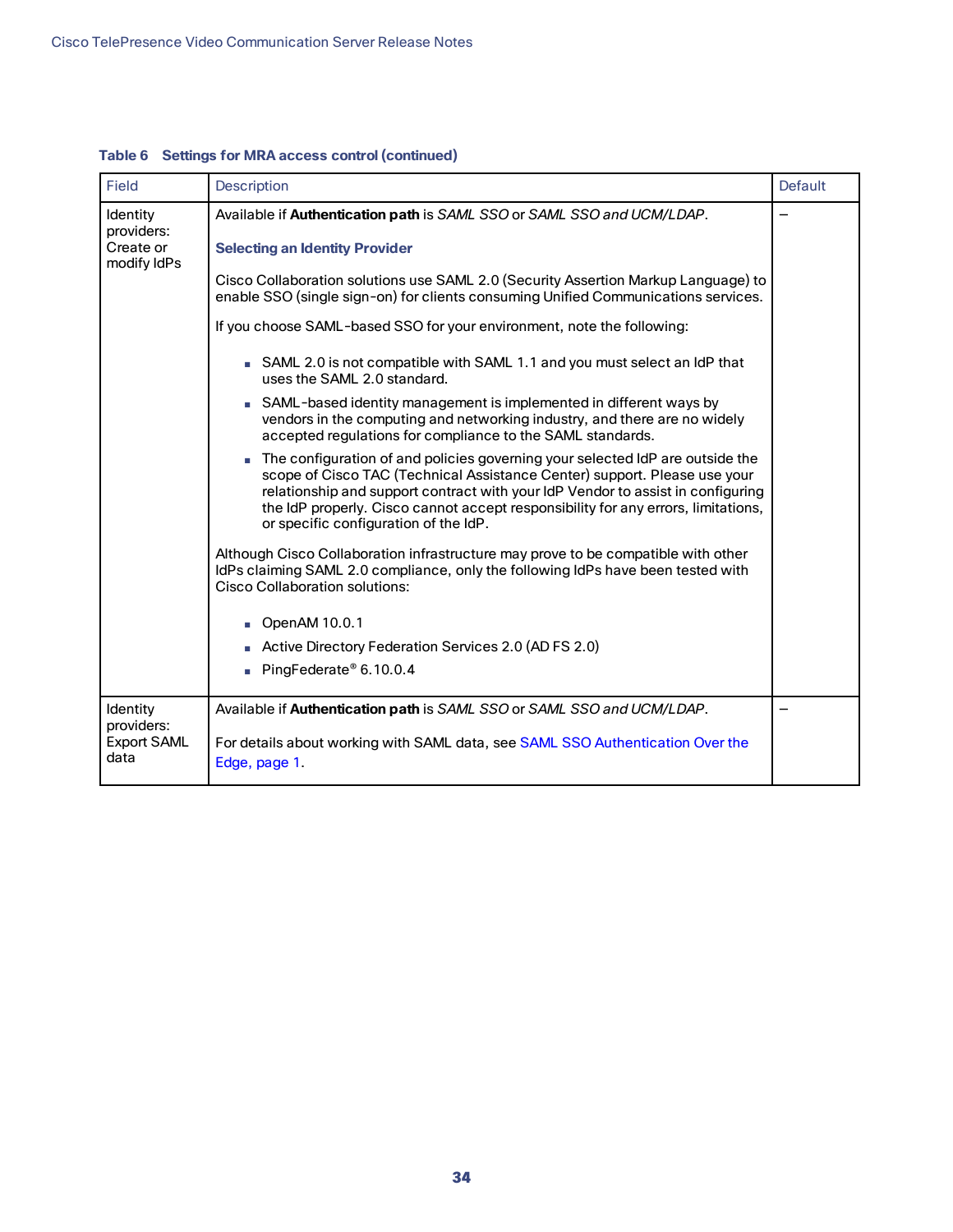| Field                                                    | <b>Description</b>                                                                                                                                                                                                                                                                                                                                                                                                              | <b>Default</b> |
|----------------------------------------------------------|---------------------------------------------------------------------------------------------------------------------------------------------------------------------------------------------------------------------------------------------------------------------------------------------------------------------------------------------------------------------------------------------------------------------------------|----------------|
| Allow Jabber<br>iOS clients to<br>use embedded<br>Safari | By default the IdP or Unified CM authentication page is displayed in an embedded<br>web browser (not the Safari browser) on iOS devices. That default browser is unable<br>to access the iOS trust store, and so cannot use any certificates deployed to the<br>devices.                                                                                                                                                        | <b>No</b>      |
|                                                          | This setting optionally allows Jabber on iOS devices to use the native Safari browser.<br>Because the Safari browser is able to access the device trust store, you can now<br>enable password-less authentication or two-factor authentication in your OAuth<br>deployment.                                                                                                                                                     |                |
|                                                          | A potential security issue exists for this option. The mechanism to return browser<br>control from Safari to Jabber after the authentication completes, uses a custom URL<br>scheme that invokes a custom protocol handler. It's possible that another application<br>other than Jabber could intercept the scheme and gain control from iOS. In that<br>case, the application would have access to the OAuth token in the URL. |                |
|                                                          | If you are confident that your iOS devices will not have other applications that<br>register the Jabber custom URL scheme, for example because all mobile devices are<br>managed, then it's safe to enable the option. If you are concerned about the<br>possibility of another app intercepting the custom Jabber URL, then do not enable<br>the embedded Safari browser.                                                      |                |
| SIP token<br>extra time to                               | Available if Authorize by OAuth token is On.                                                                                                                                                                                                                                                                                                                                                                                    | 0 seconds      |
| live                                                     | Optionally extends the time-to-live for simple OAuth tokens (in seconds). Gives users<br>a short window to accept calls after their credentials expire. However, it increases<br>the potential security exposure.                                                                                                                                                                                                               |                |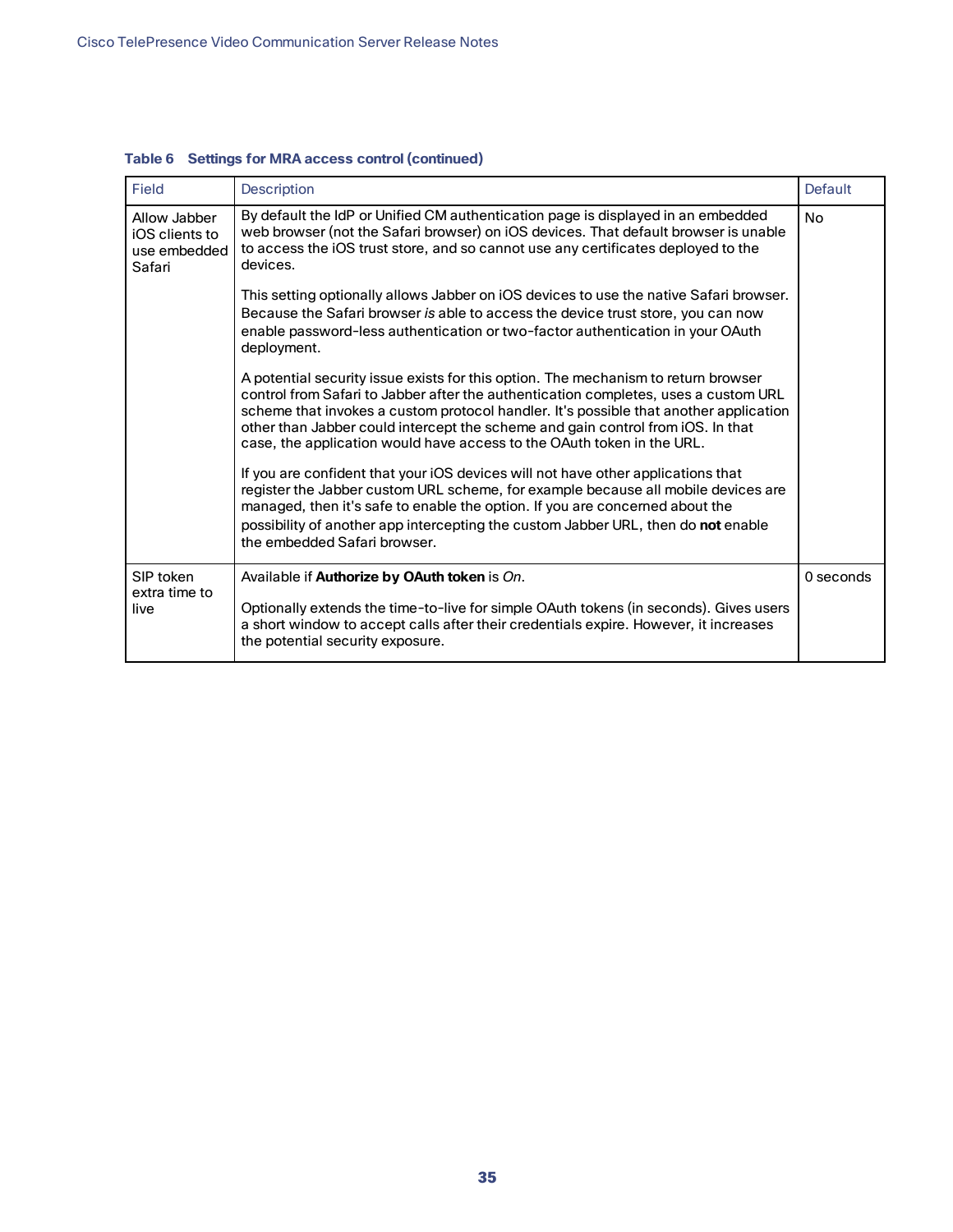| Option                                             | Value after upgrade                                                                                                                               | Previously on           | Now on                                  |
|----------------------------------------------------|---------------------------------------------------------------------------------------------------------------------------------------------------|-------------------------|-----------------------------------------|
| Authentication path                                | Pre-upgrade setting is applied<br>Notes:<br><b>SSO mode</b> =Off in X8.9 is two<br>settings in X8.10:<br><b>Authentication</b>                    | <b>Both</b>             | <b>Cisco VCS Control</b>                |
|                                                    | path=UCM/LDAP<br><b>Authorize by user</b><br>$\bf{c}$ redentials= $On$<br><b>SSO Mode</b> = <i>Exclusive</i> in X8.9 is two<br>settings in X8.10: |                         |                                         |
|                                                    | ■ Authentication path=SAML<br>SSO<br><b>Authorize by OAuth token</b> = $On$                                                                       |                         |                                         |
|                                                    | <b>SSO Mode</b> =On in X8.9 is three<br>settings in X8.10:                                                                                        |                         |                                         |
|                                                    | ■ Authentication path=SAML<br>SSO/and UCM/LDAP                                                                                                    |                         |                                         |
|                                                    | Authorize by OAuth token=On<br><b>Authorize by user</b><br>$credentials = On$                                                                     |                         |                                         |
| Authorize by OAuth token with<br>refresh           | On                                                                                                                                                |                         | <b>Cisco VCS Control</b>                |
| Authorize by OAuth token<br>(previously SSO Mode)  | Pre-upgrade setting is applied                                                                                                                    | <b>Both</b>             | <b>Cisco VCS Control</b>                |
| Authorize by user credentials                      | Pre-upgrade setting is applied                                                                                                                    | <b>Both</b>             | <b>Cisco VCS Control</b>                |
| Check for internal authentication<br>availability  | No                                                                                                                                                | Cisco VCS<br>Expressway | Cisco VCS Control                       |
| Identity providers: Create or<br>modify IdPs       | Pre-upgrade setting is applied                                                                                                                    | Cisco VCS<br>Control    | <b>Cisco VCS Control</b><br>(no change) |
| Identity providers: Export SAML<br>data            | Pre-upgrade setting is applied                                                                                                                    | Cisco VCS<br>Control    | <b>Cisco VCS Control</b><br>(no change) |
| Allow Jabber iOS clients to use<br>embedded Safari | No                                                                                                                                                | Cisco VCS<br>Expressway | <b>Cisco VCS Control</b>                |
| SIP token extra time to live                       | Pre-upgrade setting is applied                                                                                                                    | Cisco VCS<br>Control    | Cisco VCS Control<br>(no change)        |

#### **Table 7 MRA access control values applied by the upgrade**